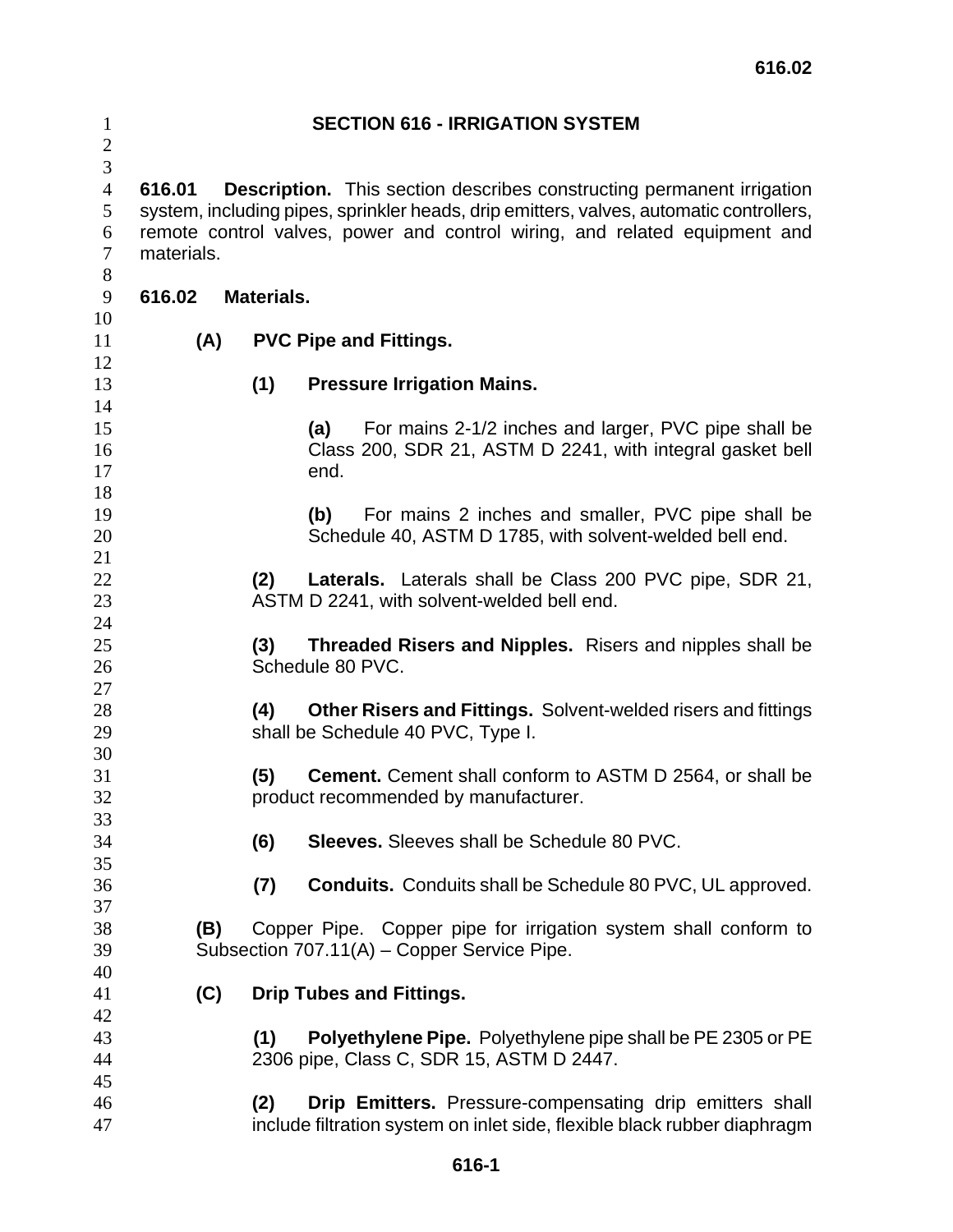to allow buildup of excess pressure within chamber for purging of sediment and other debris not captured by disc filter, and hard plastic diaphragm retainer with chamfered edges and recessed groove in center running full length of diaphragm. Emitters shall independently regulate discharge rates for constant flow, with output pressure of 7 to 70 pounds per square inch and coefficient of variability of 0.03. Discharge rate shall be 0.61 or 0.92 gallon per hour. Emitters shall be continuously self-cleaning and utilize combination turbulent flow/reduced pressure compensation cell mechanism and diaphragm for uniform discharge. **(3) Barbed Insert Fittings.** Barbed fittings for insertion of emitters into drip tubing shall be brown, molded plastic, and ultraviolet resisting. **(4) PVC Insert and Threaded Fittings.** Inserts and threaded fittings shall be unplasticized PVC I or PVC II. **(5) Line Flushing Valve.** Line flushing valve shall be black, non-serviceable, molded plastic. Valve shall run automatically during initial system pressure build up and shall discharge at rate of one gallon water for each 15 gallons per minute of demand. Working pressure shall be minimum of 4 pounds per square inch and maximum of 25 pounds per square inch. **(6) Pressure Regulating Valve.** Pressure regulating valve shall be black, molded plastic, spring-operated, piston-type valve with regulation unit that can be serviced without having to remove valve. **(7) Disc Filter.** Filter shall be black, molded plastic, disc-type filter. Filtration mesh shall be color-coded. **(8) Air and Vacuum Relief Valve.** Air and vacuum relief valve 81 shall be gray plastic, with internal sliding poppet. **(9) Stainless Steel Clamp.** Stainless steel clamp shall be 304 AISI 84 ear-type. **(D) Sprinkler Heads.** Sprinkler heads shall conform to following: **(1)** Lawn type sprinkler heads, shrubbery heads, and bubbler heads shall have plastic or brass bodies and adjustable spray. **(2)** Lawn pop-up sprinkler heads shall have plastic or brass bodies, machined plastic or brass internal parts, and adjustable spray. Head shall include pop-up feature that returns head freely after operating on 30-degree incline.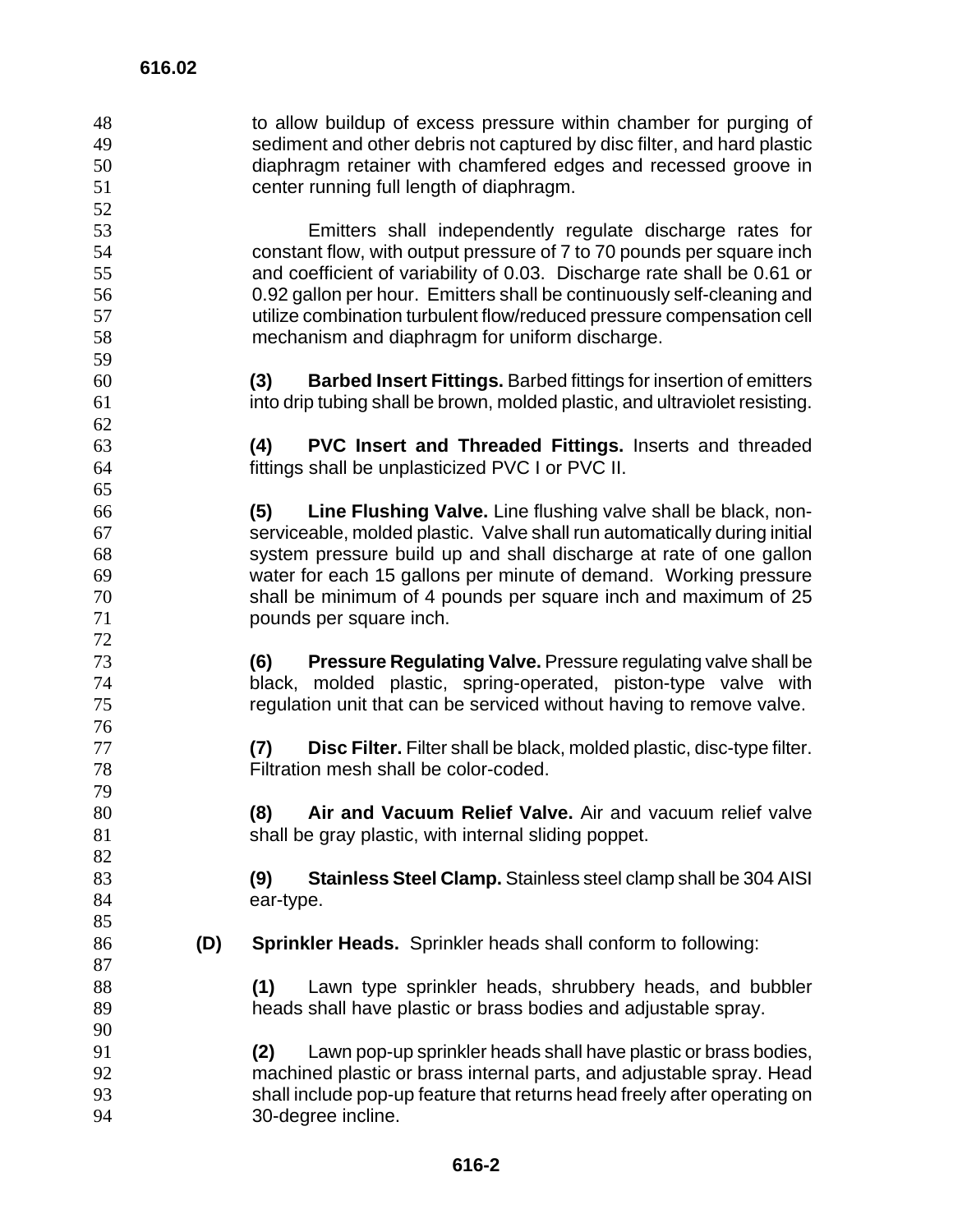**(3)** Jet sprinkler heads shall be plastic, brass, bronze, stainless steel, or combination of the metals. Nozzles shall be plastic or brass, precision-machined, removable, and interchangeable. Arms or levers shall be brass, bronze, or anodized aluminum. Part-circle heads shall have positive locking, adjustable arc stops. Impact or gear driven sprinklers shall work smoothly under specified operating pressure 102 without stalling. **(4)** Rotary pop-up sprinklers shall have same construction as jet sprinklers. Casing shall be plastic, brass, bronze, cast-iron, or aluminum, with non-corrosive coating. Cover shall be brass, bronze,

or aluminum. Part-circle heads shall have positive locking, adjustable arc stops. Sprinklers shall have internal mechanisms that are removable from top. Sprinklers shall operate smoothly under specified operating pressure without stalling.

**(5)** If specified, part-circle jet and rotary pop-up sprinklers shall have anti-splash device.

**(6)** Nozzle sprinkler heads shall be plastic or brass.

**(E) Springs for Sprinkler Risers.** Springs for sprinkler risers shall be compression-type manufactured from 0.187-inch diameter OTMB spring wire or similar. Coil shall have inside diameter of 0.900 to 0.920 inch, and shall be wound at pitch of 0.475 inch. Spring shall be squared at ends only.

**(F) Valves.** 

**(1) Quick Coupling Valve.** Quick coupling valve shall have two-piece body, self-closing cap, and service rating of 150 pounds per square inch. Quick coupling valve shall be brass or bronze, except for cap. Key or coupler for valve shall be brass, bronze, stainless steel, **b** or combination of the metals.

**(2) Garden Valve.** Garden valve shall be straight-nose, brass, or bronze valve with replaceable compression discs. Handles shall be **brass**, bronze, or steel.

**(3) Manual Control Valve.** Manual control valve shall be brass or bronze bodied, straight or angle pattern globe valve with replaceable compression discs. Handles shall be brass, bronze, or steel. Manual control valve shall be same size as pipe served and shall withstand working pressure of 150 pounds per square inch.

**(4) Gate Valve.** Gate valve shall be bronze or iron bodied, bronze **trimmed with internally threaded rising or non-rising stem, and of**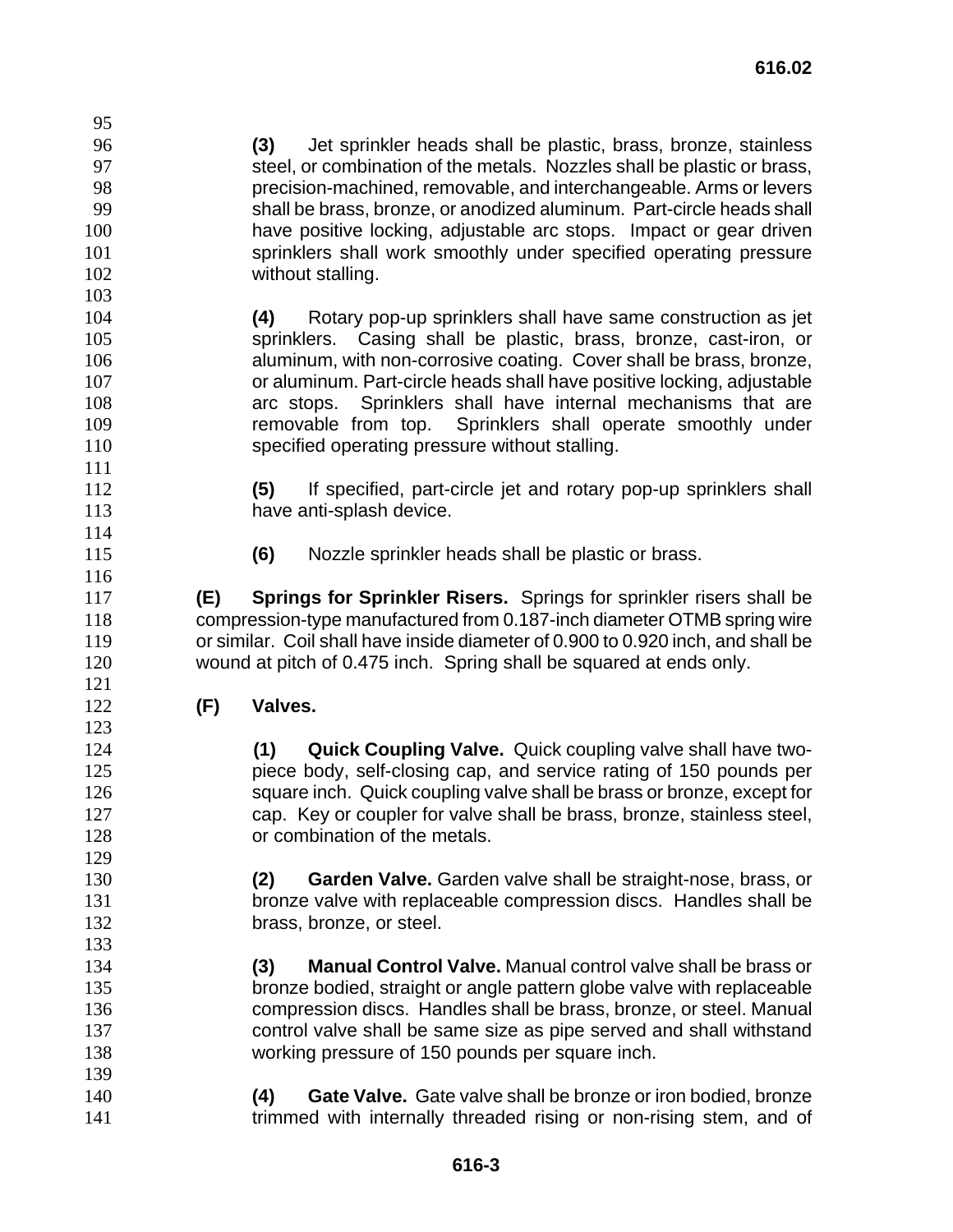flanged, threaded, or ring type. Gate valve shall have bronze, brass, or steel handles when valve is 3 inches or smaller. Larger valves shall have two square operating nuts. Gate valve shall withstand cold water working pressure of 150 pounds per square inch. **(5) Valve Assembly Unit. (a) Control Valve.** Control valve shall conform to Subsection 616.02(F)(3) – Manual Control Valve. **(b) Pressure Regulator.** Pressure regulator shall conform to Subsection 616.02(G) – Pressure Regulator. **(c) Filter.** Filter shall have reinforced polypropylene plastic body; disposable filter cartridge; cylindrical shape, approximately 5 inches in diameter and 12 inches long; and 3/4-inch NPT connections. Filter shall withstand working pressure of 150 pounds per square inch. Filter cartridge shall have 50-micron rating, withstand working pressure of 70 pounds per square inch, and operate at maximum temperature of 210 degrees F. **(d) Pressure Gage.** Pressure gage shall have case and window of polycarbonate resin. Pressure gage shall be 1-1/2 inches in diameter, calibrated to read from 0 to 60 pounds per square inch in two-pound increments, and equipped with black aluminum pointer. Each valve assembly unit shall have two **pressure gages. (e) Valve Box.** Valve box shall conform to Subsection 172 616.02(I) – Valve Box and Cover. **(6) Remote Control Valve.** Electric control valve in specified size shall have brass or bronze body, straight or angle pattern, and solenoid that operates on 24 to 30 volts of alternating current. Minimum working pressure shall be 150 pounds per square inch. Remote control valve shall have integrated union in discharge side, shall be serviceable from top, and shall have automatic closing time 180 greater than five seconds. Manufacturer of remote control valve shall be same as manufacturer of electric controller or master-satellite controller. **(7) Check Valve.** Check valve shall be diaphragm type, globe patterned, hydraulically operated, with body and cover of cast iron, and with internal parts of brass or bronze. Pipe connection shall be 187 screw or flange type. Minimum working pressure shall be 150 pounds **per square inch.**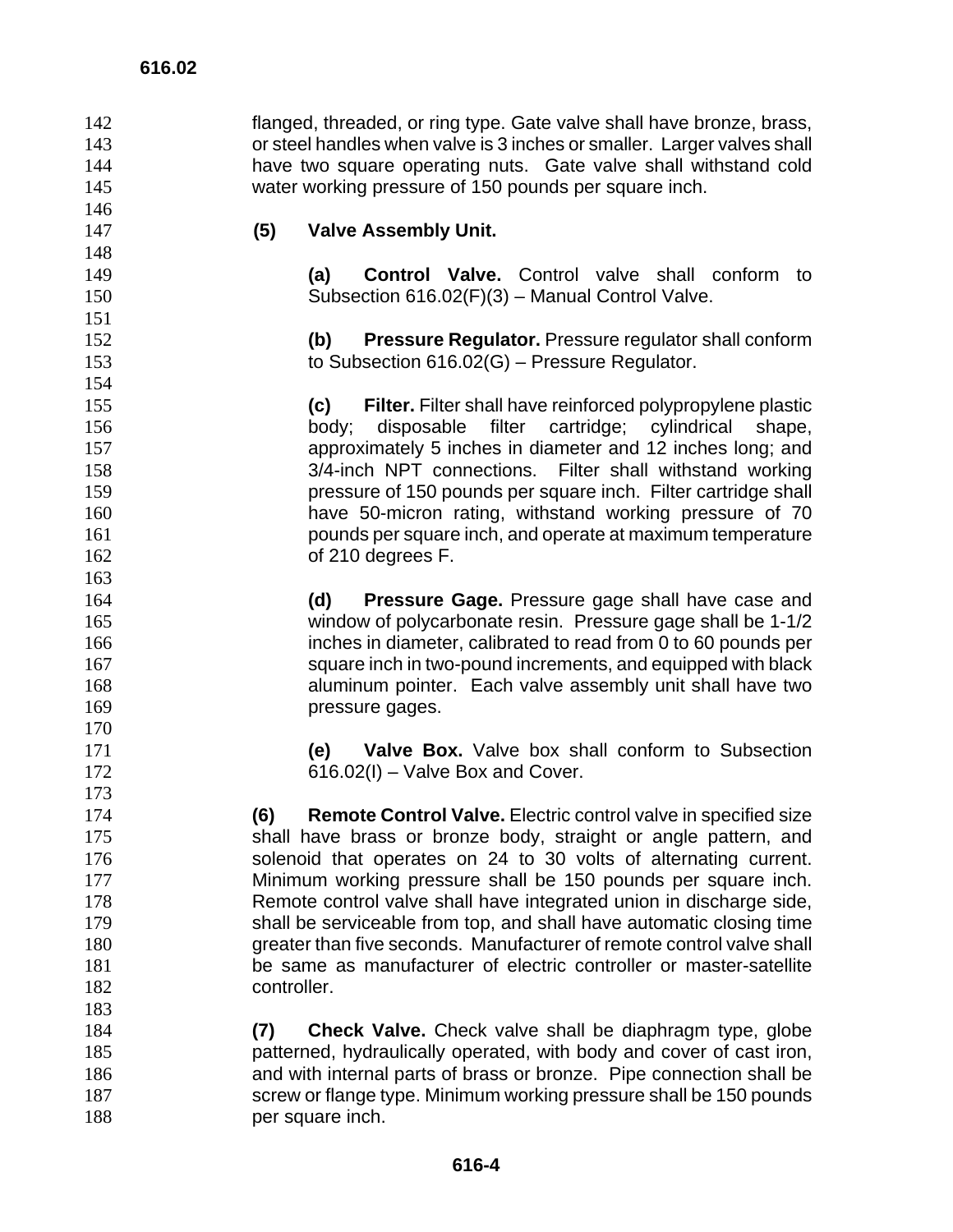**(8) Pressure Relief or Sustaining Valve.** Pressure relief or sustaining valve shall be hydraulically operated, pilot controlled, diaphragm type, globe or angle patterned, with screw or flange pipe connection. Minimum working pressure shall be 150 pounds per square inch. Valves one inch or smaller shall be spring-loaded. Pressure relief or sustaining valve shall maintain constant upstream pressure by relieving or bypassing excess pressure, and operate at pressure 10 percent higher than relief pressure specified in the contract documents.

- **(9) Pressure Reducing Valve.** Pressure reducing valve shall be hydraulically operated, pilot controlled, diaphragm type, globe or angle patterned, with body and cover of brass, bronze, or cast iron, and internal parts of brass or bronze. Pressure reducing valve shall maintain constant outlet pressure despite fluctuating inlet pressure, and shall operate at discharge pressure specified in the contract documents.
- **(10) Air Relief Valve.** Air relief valve shall be cast iron, brass, or bronze, with bronze body and cover, bronze trim, stainless steel floats, and shockproof synthetic seats. Air relief valve shall be rated for 150 pounds per square inch service pressure and 300 pounds per square inch maximum pressure. Air relief valve shall be painted with two coats of asphalt varnish in accordance with Federal Specification TT-V-51F.
- **(11) Anti-Drain Check Valve.** Anti-drain check valve shall be spring-loaded, adjustable, Schedule 80 PVC virgin material, and shall be rated at 150 pounds minimum per square inch. Anti-drain check valve shall be preset at factory at five pounds per square inch.

**(G) Pressure Regulator.** Pressure regulator shall be bronze or brass, equipped with union and integrated strainer, and shall be able to withstand working pressure of 150 pounds per square inch. Regulator pressure shall be set between 30 and 40 pounds per square inch.

- **(H) Backflow Preventer.** Backflow preventer shall be same size as pipe, and shall have service rating of 150 pounds per square inch for non-shock cold water up to 140 degrees F.
- **(I) Valve Box and Cover.**

**(1) Plastic Valve Box and Cover.** Plastic valve box shall be similar in size to concrete valve box, and no larger than Type X plastic valve box in Table 616.02-3. Plastic valve box and cover shall be green and manufactured from polyolefin and fiber, HDPE (High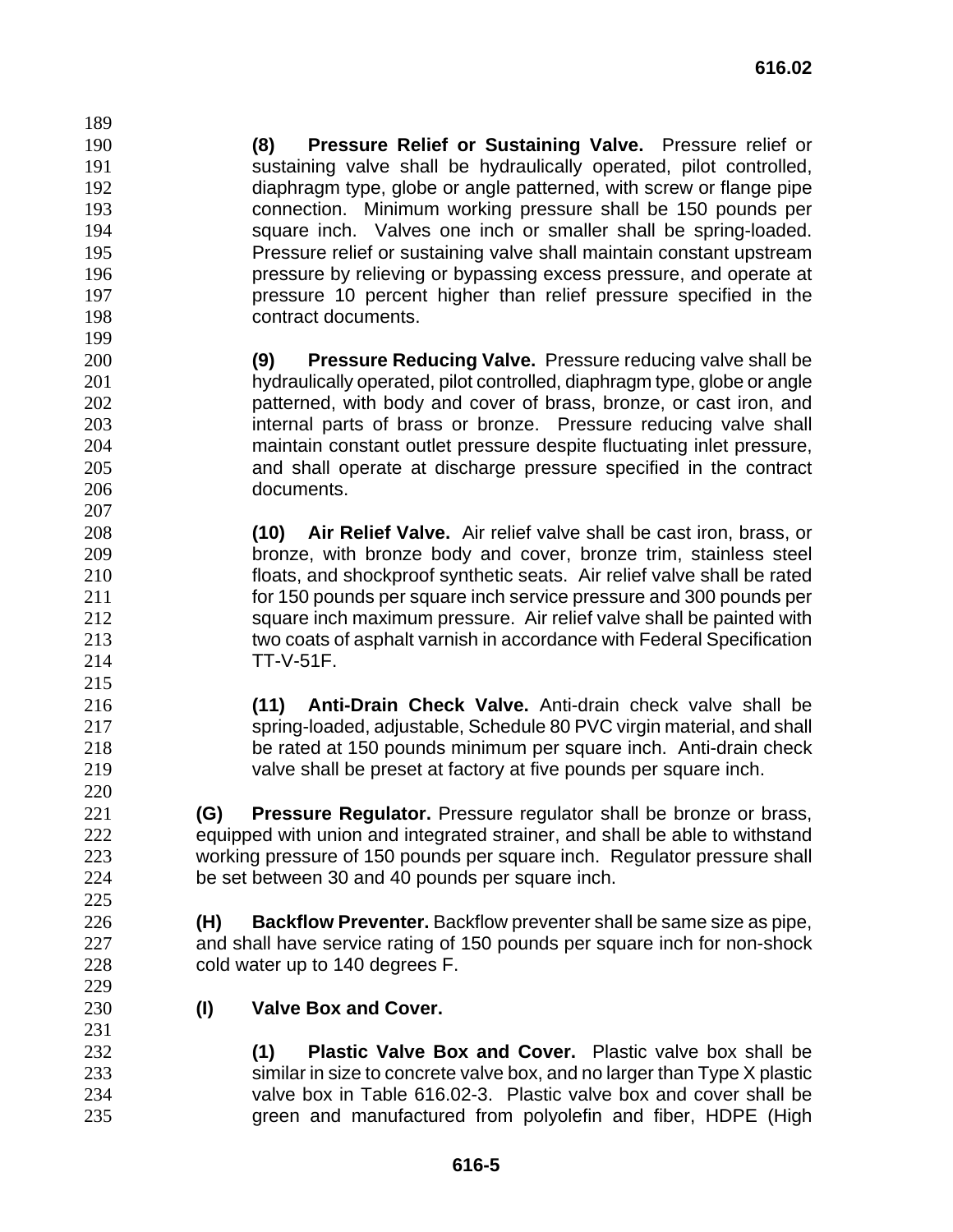| 236 | Density Polyethylene), or ABS (Acrylonitrile-Butadiene-Styrene). |
|-----|------------------------------------------------------------------|
| 237 | Valve box cover shall be marked with "IRRIGATION BOX,"           |
| 238 | "IRRIGATION CONTROL VALVE," or "CONTROL VALVE."                  |
| 239 |                                                                  |
| 240 | Plastic valve box material shall conform to requirements shown   |
| 241 | in Table 616.02-1 - Material Requirements for Plastic Valve Box. |
| 242 |                                                                  |
|     |                                                                  |

| <b>TABLE 616.02-1 - MATERIAL REQUIREMENTS FOR PLASTIC</b><br><b>VALVE BOX</b> |
|-------------------------------------------------------------------------------|
|-------------------------------------------------------------------------------|

| <b>Physical</b>                                 | <b>ASTM</b> | <b>Minimum Value</b>           |                                          |            |  |
|-------------------------------------------------|-------------|--------------------------------|------------------------------------------|------------|--|
| <b>Property</b>                                 | <b>Test</b> | <b>Polyolefin</b><br>and Fiber | <b>HDPE</b>                              | <b>ABS</b> |  |
| <b>Tensile</b><br>Strength (psi)                | D 638       | 3,400                          | 2,250                                    | 6,000      |  |
| Flexural<br>Modulus (psi)                       | D 790       | 191,000                        | 123,800                                  | 320,000    |  |
| Impact<br>Strength<br>(foot-<br>pound/inch)     | D 256       | 0.6                            | <b>Notch</b><br>1.98Un-<br>notch<br>6.15 | 6.7        |  |
| Deflection<br>Temp.<br>(Degrees F at<br>66 psi) | D 648       | 2.30                           | 153                                      | 222        |  |

243<br>244

247

244 Plastic valve box and cover, when placed in compacted backfill,<br>245 Shall support uniform loads shown in Table 616.02-2 - Load 245 shall support uniform loads shown in Table 616.02-2 - Load 246 Requirements for Plastic Valve Box.

| <b>TABLE 616.02-2 - LOAD REQUIREMENTS FOR PLASTIC</b><br><b>VALVE BOX</b> |                                           |  |  |
|---------------------------------------------------------------------------|-------------------------------------------|--|--|
| <b>Valve Box Type</b>                                                     | <b>Vertical Load on Cover</b><br>(Pounds) |  |  |
| А                                                                         | 1,100                                     |  |  |
| в                                                                         | 2,400                                     |  |  |
| x                                                                         | 4,800                                     |  |  |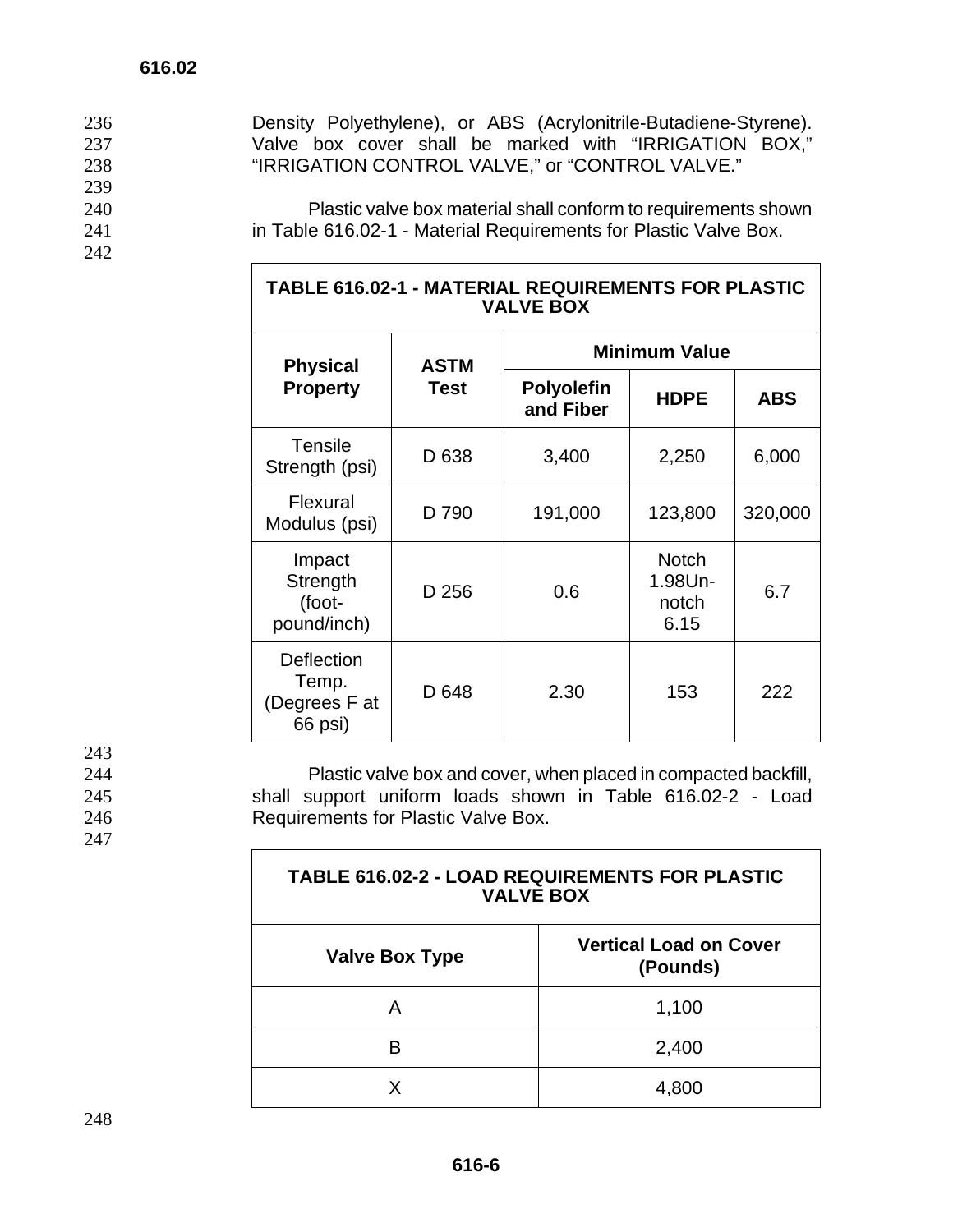| <b>TABLE 616.02-3 - DIMENSIONS OF PLASTIC VALVE BOX</b> |                                                                 |                          |  |  |
|---------------------------------------------------------|-----------------------------------------------------------------|--------------------------|--|--|
| <b>Valve Box Type</b>                                   | <b>Minimum Wall Thickness,</b><br><b>Excluding Web (Inches)</b> | <b>Depth</b><br>(Inches) |  |  |
|                                                         | 5/16                                                            | 10 <sub>±</sub>          |  |  |
|                                                         | 5/16                                                            | 12                       |  |  |
|                                                         | 5/16                                                            | 12                       |  |  |

252

251

 $\overline{\Gamma}$ 

255

253 Plastic valve box cover shall conform to dimensions shown in 254 Table 616.02-4 - Dimensions of Plastic Valve Box Cover.

| TABLE 616.02-4 - DIMENSIONS OF PLASTIC VALVE BOX<br><b>COVER</b> |                     |                   |                                                        |                             |  |
|------------------------------------------------------------------|---------------------|-------------------|--------------------------------------------------------|-----------------------------|--|
| <b>Valve Box</b><br><b>Type</b>                                  | Length<br>(Inches)  | Width<br>(Inches) | <b>Minimum</b><br>Edge<br><b>Thickness</b><br>(Inches) | <b>Diameter</b><br>(Inches) |  |
| A                                                                |                     |                   | $\overline{2}$                                         | 9-1/8 $\pm$<br>1/4          |  |
| В                                                                | 15-3/8 $\pm$<br>1/8 | $10-1/8 \pm 1/8$  | $1 - 3/4$                                              |                             |  |
| X                                                                | 20 to 23            | 13-3/4 to 14      | 2                                                      |                             |  |

256

265

266 267

**(2) Concrete Valve Box and Cover.** Concrete valve box shall be manufactured from portland cement concrete with compressive strength of at least 2,500 pounds per square inch in accordance with Section 601 – Structural Concrete. Maximum density of concrete in finished product shall be 115 pounds per cubic foot and maximum absorption 15 pounds per cubic foot. Combined aggregates shall be proportioned such that surface of finished concrete is smooth and uniform in texture.

268 Cover of Type A concrete valve box shall be concrete, cast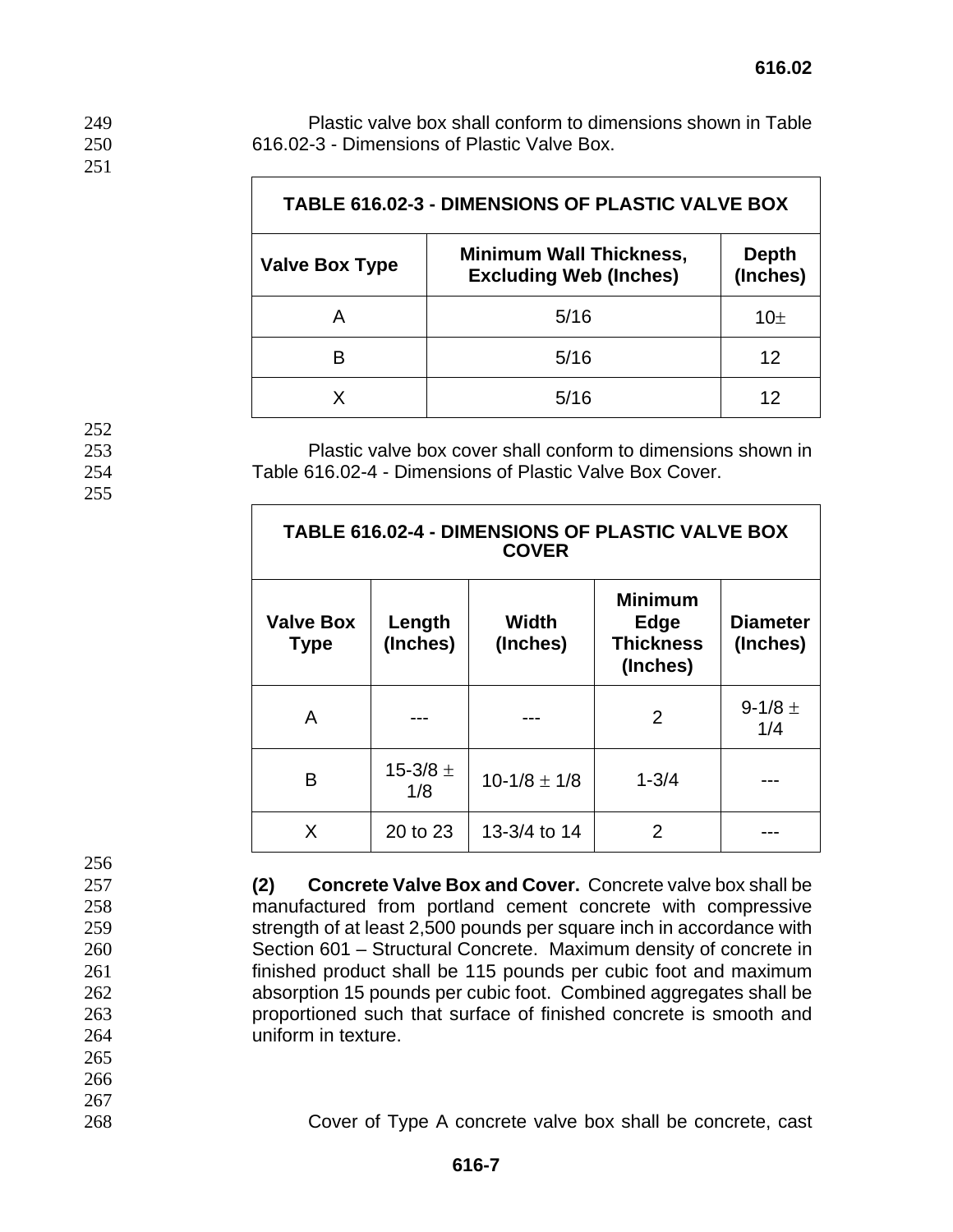| 269 | iron, or zinc-coated steel. Cover of Type B or Type X valve box shall |
|-----|-----------------------------------------------------------------------|
| 270 | be cast iron or zinc-coated steel.                                    |
| 271 |                                                                       |
| 272 | Concrete valve box shall conform to dimensions shown in               |
| 273 | Table 616.02-5 - Dimensions of Concrete Valve Box.                    |
| 274 |                                                                       |
|     | TADI F 646.00 E DIMENSIONS OF CONCRETE VALUE BOY                      |

| TABLE 616.02-5 - DIMENSIONS OF CONCRETE VALVE BOX |                                           |                   |                                 |                          |                             |  |
|---------------------------------------------------|-------------------------------------------|-------------------|---------------------------------|--------------------------|-----------------------------|--|
| Valve                                             | Min. Wall<br><b>Thickness</b><br>(Inches) | Depth<br>(Inches) | <b>Minimum Inside Dimension</b> |                          |                             |  |
| Box<br>Type                                       |                                           |                   | Length<br>(Inches)              | <b>Width</b><br>(Inches) | <b>Diameter</b><br>(Inches) |  |
| A                                                 |                                           | 12 <sup>2</sup>   |                                 |                          | $6 - 7/8$                   |  |
| B                                                 |                                           | 11 to 12          | $17 - 1/4$                      | $9 - 3/8$                |                             |  |
| X                                                 |                                           | 12                | $21 - 1/2$                      | $12 - 1/2$               |                             |  |

275

278

 $\Gamma$ 

276 Concrete valve box cover shall conform to dimensions shown in 277 Table 616.02-6 - Dimensions of Concrete Valve Box Cover.

٦

| TABLE 616.02-6 - DIMENSIONS OF CONCRETE VALVE BOX<br><b>COVER</b> |            |                   |                                                        |           |
|-------------------------------------------------------------------|------------|-------------------|--------------------------------------------------------|-----------|
| <b>Valve Box</b><br>Length<br>(Inches)<br><b>Type</b>             |            | Width<br>(Inches) | <b>Minimum</b><br>Edge<br><b>Thickness</b><br>(Inches) |           |
| A                                                                 |            |                   | 2                                                      | $7 - 3/4$ |
| в                                                                 | $14 - 1/2$ | $8 - 3/4$         | $1 - 1/8$                                              |           |
| x                                                                 | $22 - 1/8$ | $13 - 1/8$        | $1 - 1/8$                                              |           |

279

- 
- 282

280 **(J) Pump, Motor, and Motor Controller.** Booster pump unit shall consist 281 of pump and motor conforming to the requirements of this subsection.

Pump shall be centrifugal, close-coupled, single stage, single-end suction, with enclosed impeller, bronze fittings and mechanical seals. Pump discharge and total dynamic head shall meet the contract documents requirements. Pump shall be driven by NEMA listed, drip proof electric motor rated at 240 volts, three phases, 60 Hertz, and 1,750 or 3,500 revolutions per 288 minute.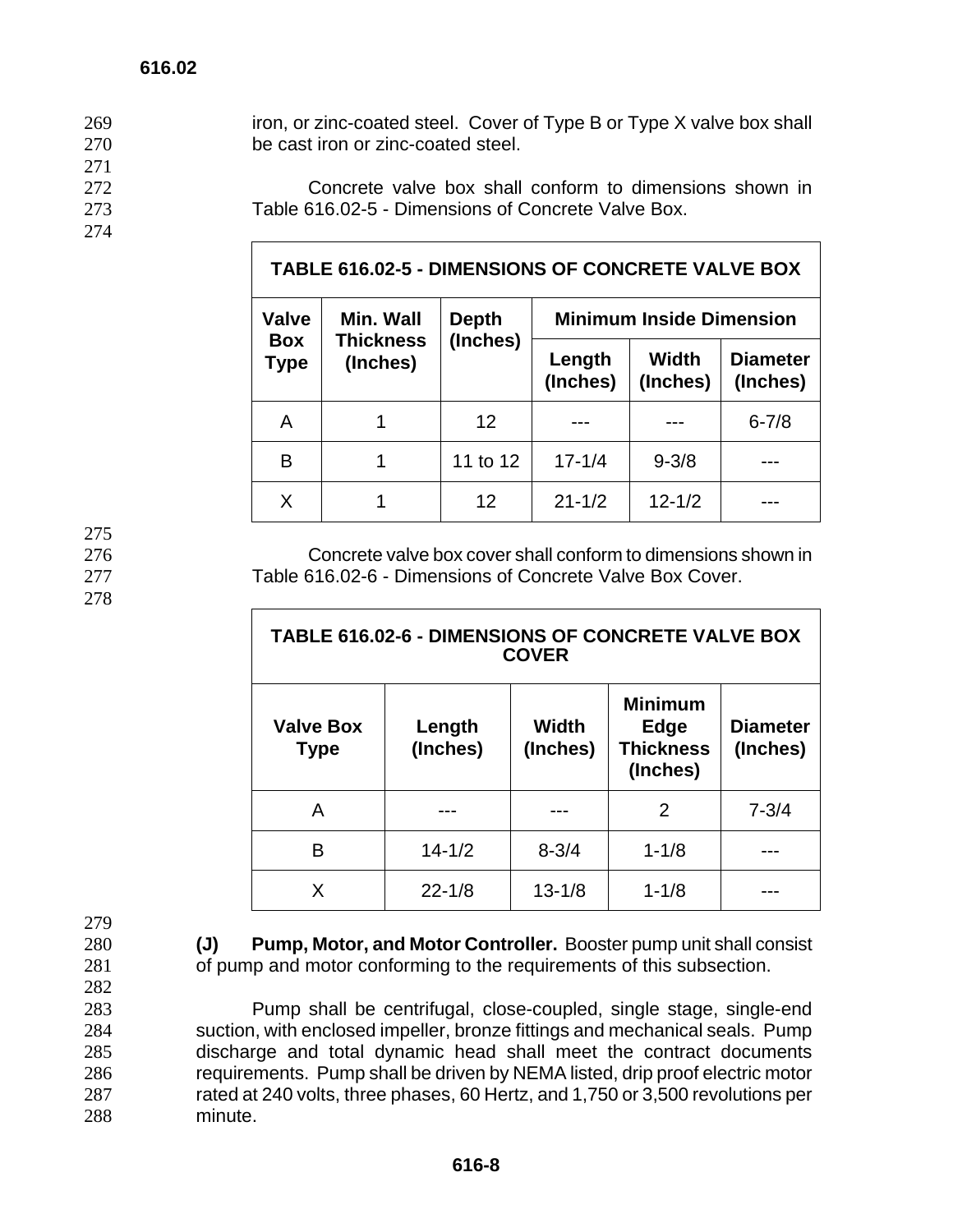Each motor shall have appropriately sized, full-voltage magnetic starter with thermal overload and short circuit protection for each phase, in combination with fused safety switch, in accordance with Subsection 616.02(P)(4) – Safety Switches, in NEMA 1 enclosure with hinged cover. Overload reset and control operator shall be covered. Motor shall conform to NEMA Standard MG 1, and controls and starters to NEMA Standard ICS. Each starter shall include spare set of fuses.

 

# **(K) Switching Tensiometer.**

**(1) Bourdon-Tube Type.** Switching tensiometer shall include vacuum gage and airtight, water-filled, rigid, clear plastic tube with porous ceramic tip at bottom to afford high flow rate for sensitive response. Vacuum gage shall have positive ON/OFF switch adjustable from 0 to 100 centibars. Electrical capacity of unit shall be 24 volts, alternating or direct current, 1/2 ampere, 10 watts. Wire leads shall connect switch to controller or solenoid valve.

**(2) Solid-State Type.** Unit shall operate by heat diffusion with one solid-state tensiometer for each remote control valve. Tensiometer shall be equipped with preset stress value of 24 centibars and override switch at top. Electrical capacity shall be 15 watts, alternating current. Tensiometers shall be connected in series with each remote control valve cable.

**(L) Rain Sensor Switch.** Sensor switch to prevent watering during periods of rain shall be compatible with irrigation control system and shall not interfere with watering program.

**(M) Automatic Controller.** Automatic controller shall have multiple program capabilities, 24-hour clock, 12-hour watering duration, and station 321 timing programmable from 0 to 2 hours in 1-minute increments, and 2 to 12 hours in 10-minute increments.

**(1)** Controller equipment shall include heavy-duty surge protection, UL listed and CSA and CE approved, for input and output. Controller shall operate on minimum of 115 volts, single-phase, alternating current; or minimum of 24 volts, single-phase, alternating current, with external 115 to 24 volt step-down transformer. Backup fuse shall be included for supply overload. Backup battery shall be provided for programming under battery power or maintaining irrigation schedule during power outage.

- 
-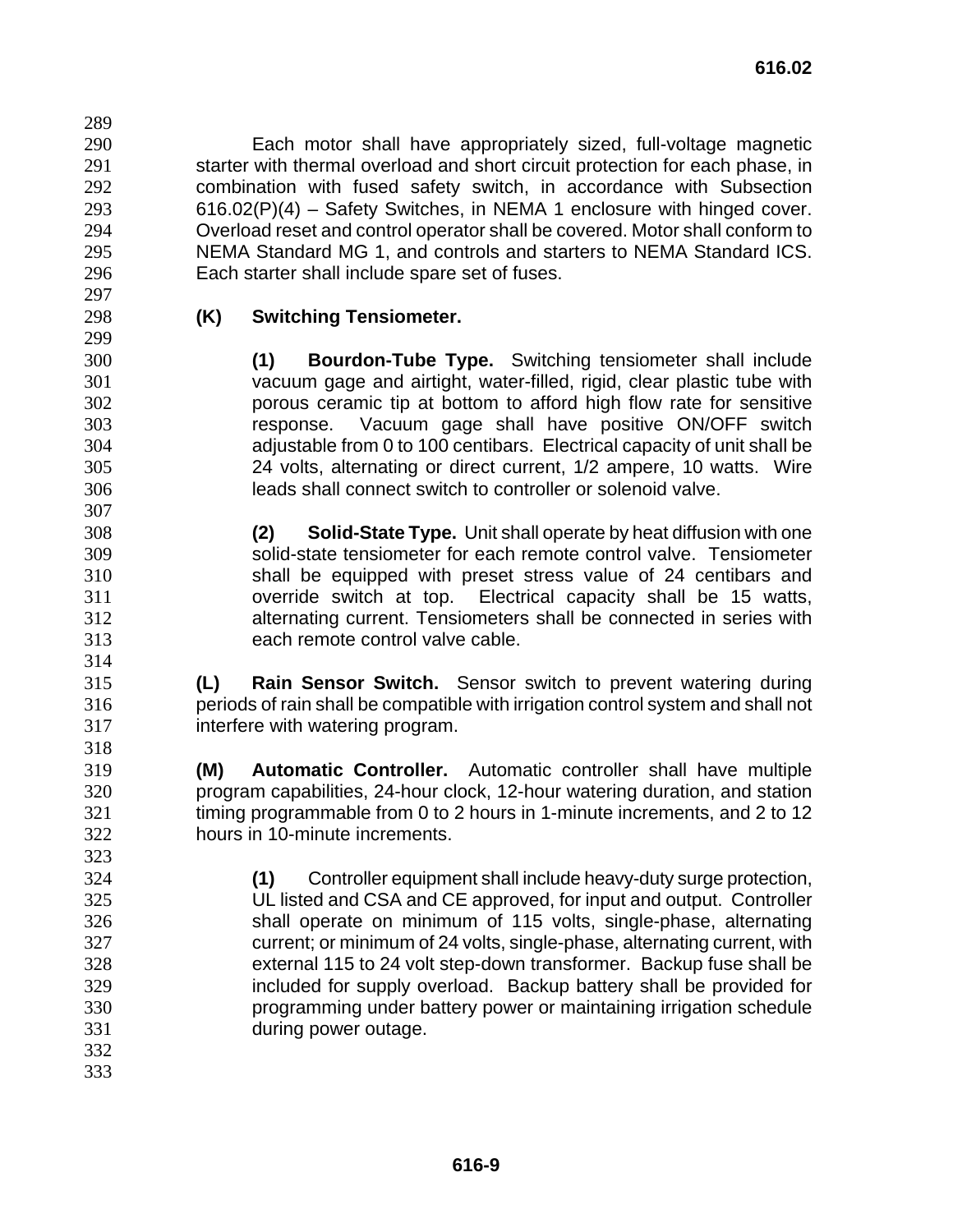**(2)** Controllers shall be wall-mounted or pedestal-mounted, and shall be equipped with moisture sensor and automatic rain shut-off switch. **(3)** Controller shall be enclosed in accordance with manufacturer's instructions and Subsection 616.02(N) – Controller Enclosure. **(N) Controller Enclosure.** Enclosure for controller shall be vandal and weather resistant, lockable, and constructed entirely of stainless steel. **(1)** Main housing shall be equipped with stainless steel backboard for mounting of controller. Backboard shall include four removable stainless steel bolts. Side panels shall include louvers on top and bottom for ventilation. **(2)** Adequate storage space shall be provided along inside of door for plans, operating instructions, and program schedules. Door shall be equipped with continuous stainless steel piano hinge at one edge and three-point locking mechanism at other edge. Handle for locking mechanism shall be located at base of door and shall be concealed within door. Padlock and two keys shall be provided for enclosure. **(O) Master-Satellite Control System.** Master controller shall include at least two completely independent stations, operate on 120 volts of single-phase alternating current, and supply 30 volts of continuous current to satellite controllers. Master controller shall be fully automatic and capable of providing complete 14-day minimum irrigation program. Controller shall be equipped with 24-hour clock with minimum incremental starts of one hour, circuit breaker protection, 30-volt transformer, and MANUAL/OFF/AUTOMATIC control switches. Time and clock set adjustments shall not require insertion or removal of pins. Captive pins are acceptable. **(P) Electrical Requirements.** Electrical equipment and materials shall conform to NEMA Standards. Electrical work shall be done in accordance with the National Electrical Code, General Order No. 6 of the Hawaii Public Utilities Agreement, local power company rules, and local ordinances as applicable to the Project. **(1) Cables, Conductors, and Wire for Irrigation System. (a) General.** Wire and cable shall be single-conductor copper. Conductor shall be annealed, uncoated wire conforming to ASTM B 3. Conductors No. 6 and larger shall be stranded wire, Class B, conforming to ASTM B 8. Bare conductors shall be soft-drawn wire.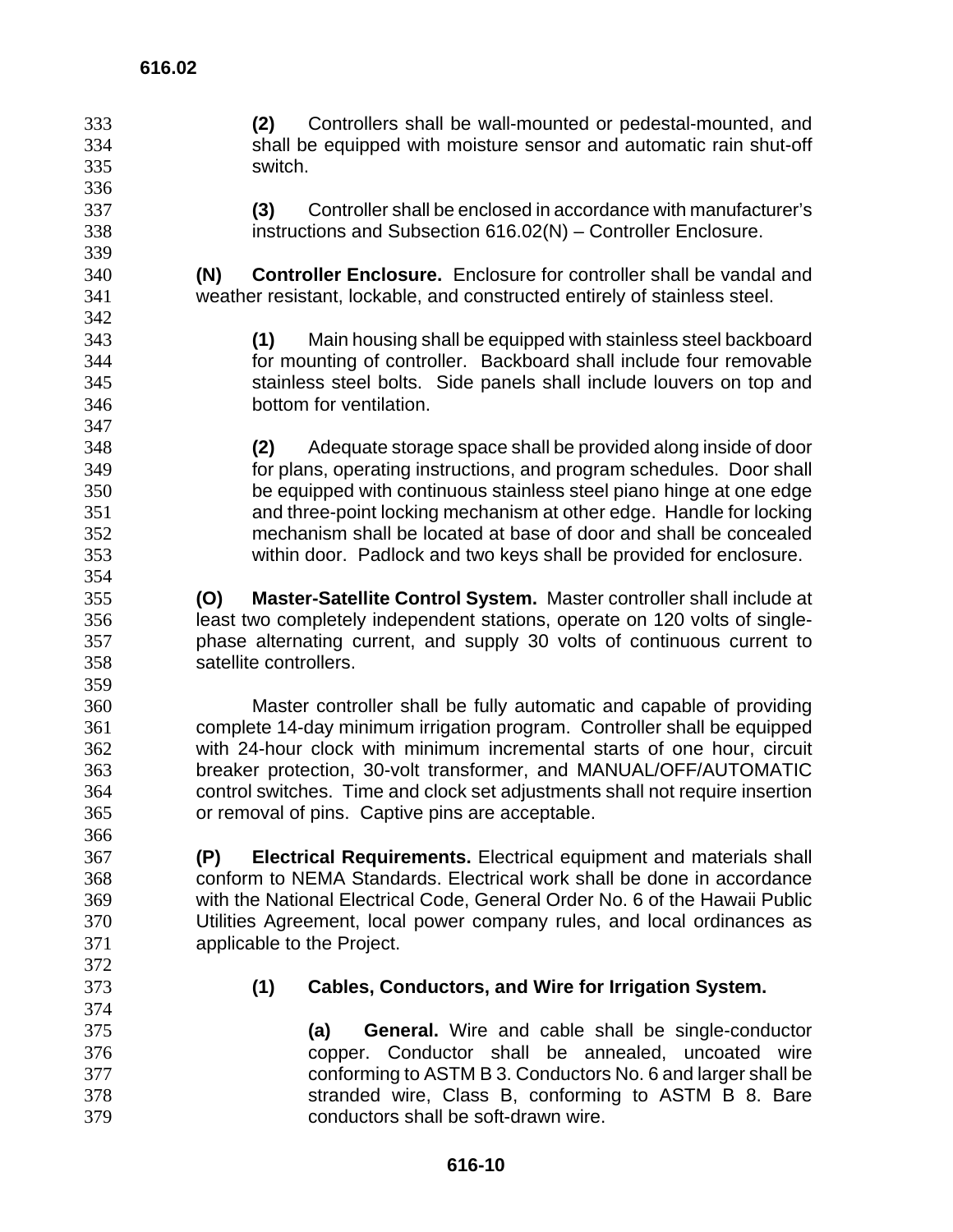**(b) Conductors in Conduit.** Control and grounding conductors to be installed in conduits shall be insulated. Conductors shall be color-coded in accordance with Table 616.02-7 - Color Coding of Irrigation Conductors.

| <b>TABLE 616.02-7 - COLOR-CODING OF IRRIGATION</b><br><b>CONDUCTORS</b> |                                           |  |  |
|-------------------------------------------------------------------------|-------------------------------------------|--|--|
| <b>Description</b>                                                      | <b>Color</b>                              |  |  |
| Phase A                                                                 | <b>Black</b>                              |  |  |
| Phase B                                                                 | Red                                       |  |  |
| Phase C                                                                 | <b>Blue</b>                               |  |  |
| <b>Neutral Conductor</b>                                                | White                                     |  |  |
| <b>Grounding Conductor</b>                                              | Green                                     |  |  |
| <b>Control Conductor</b>                                                | No identical color within<br>same circuit |  |  |

Primary service conductors shall have 15,000-Volt class insulation. Insulating material shall be rubber with polychloroprene jacket, or cross-linked polyethylene with polyvinyl or polyethylene jacket. Conductors shall be stranded wire. Cables shall be installed without splicing between terminals.

Secondary voltage conductors shall have 600-Volt class insulation. Insulating material for conductors No. 6 and larger shall be cross-linked polyethylene with polyvinyl or polyethylene jacket. Smaller conductors shall be NEC Type RHW or THW.

**(c) Direct Burial Conductors.** Circuit conductors directly buried in earth shall have 600-Volt class insulation. Conductors shall be NEC Type UF, seven-strand or solid. Grounding conductors shall be bare. Circuit conductors shall be color-coded. Common conductors shall be white with tracer.

**(2) Circuit Breakers.** Individually enclosed circuit breakers shall be provided to protect pump motor feeders. Circuit breakers shall be molded-case type in accordance with UL 489 and shall include NEMA Type 1 hinged door enclosure. Each pole of circuit breaker shall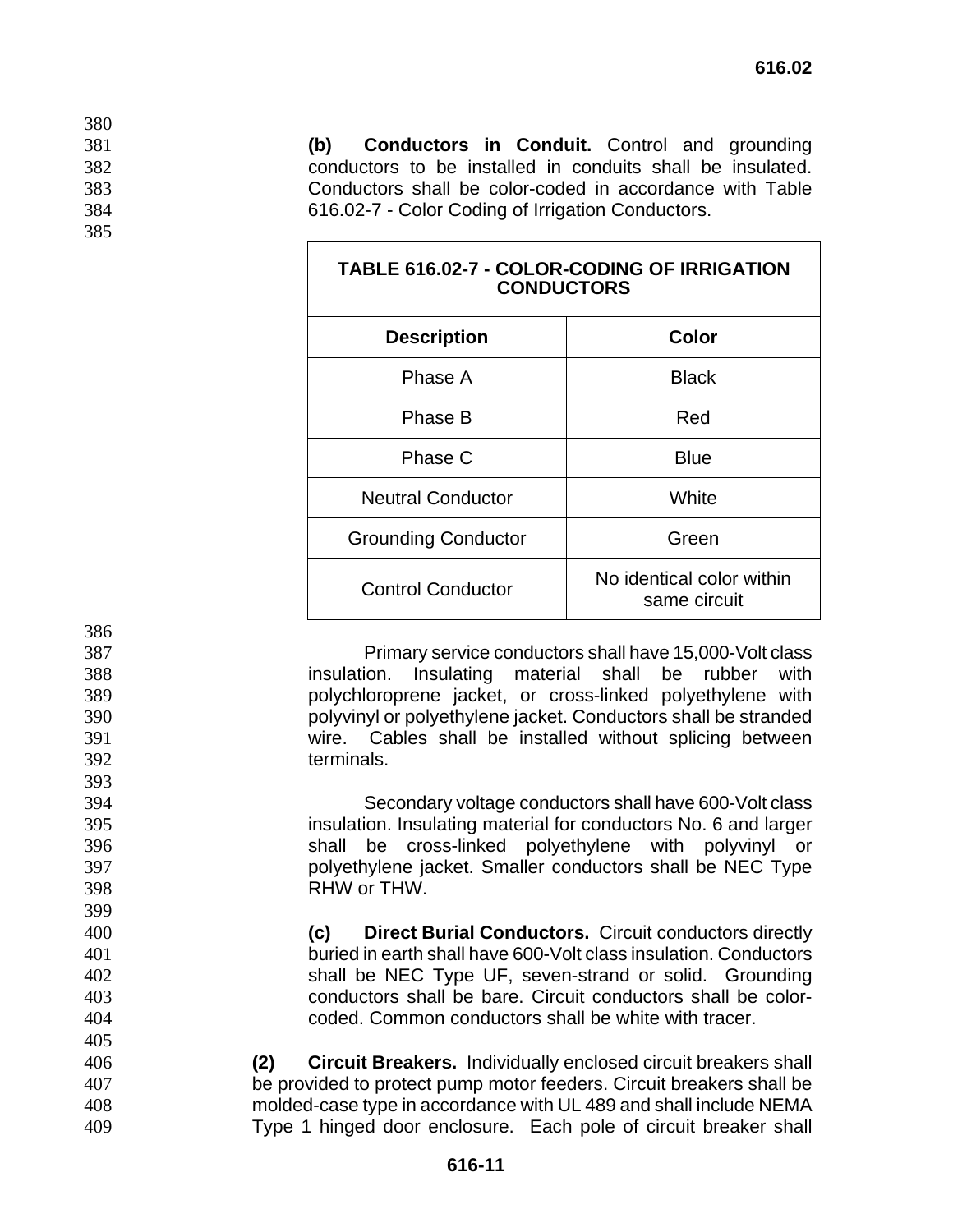provide inverse time delay overload and instantaneous short circuit protection. Terminals shall be pressure type, sized for easy connection of wire. Breakers shall be lockable from either position, three-pole, 480 volts, with interrupting rating of 14,000 symmetrical amperes at rated voltage. Specifications for continuous current shall meet the requirements of the contract documents.

Individually enclosed circuit breakers shall be provided in accordance with Subsection 602.02(P)(3) – Panel Boards, when use is other than at pump motor feeders.

**(3) Panel Boards.** Panel boards shall conform to UL 67 and shall include NEMA Type 1 enclosure. Panel board circuit breakers shall conform to UL 489. Voltage, interrupting symmetrical ampere rating at rated voltage, and continuous current rating of circuit breaker shall be as specified in the contract documents. Panel board shall be equipped with insulated, groundable neutral bus.

**(4) Safety Switches.** Safety switches used in combination with motor starters shall conform to UL 98 and shall be heavy duty, three-pole, 240 volts, sized and equipped with fuses appropriate to motor served.

**(5) Snap Switches.** Snap switches used for on/off power control to circuits 120 volts and below shall be single-pole, 20 amperes, and shall conform to UL 20. Switches shall be mounted in enclosure.

**(6) Meter and Service Equipment Cabinets.** Cabinets shall be welded steel, sized for equipment housed, and shall be rain-tight equal to NEMA 3R. Door shall be tamper-proof, hinged and lockable. Backboard shall be exterior grade plywood, finished on one side, treated with fungus and insect repellant, and affixed to cabinet in shop with two-part epoxy cement and bolts. Entire cabinet shall be painted in shop in accordance with Subsection 708.03 – Dark Green Enamel Paint.

- **(7) Transformers.** Transformer shall be dry, of rating in the contract documents, and totally enclosed in weatherproof case with integral wiring compartment. Transformer shall provide voltage step-down from 120 volts to 24 volts, shall conform to NEMA Standard ST 1, and shall be equipped with standard primary voltage taps in conformance with NEMA. Insulation shall be rated for 239 degrees F rise, Class F.
- **(8) Meter Sockets.** Meter sockets for self-contained meters shall be seven-jawed and shall be acceptable to serving electric utility company.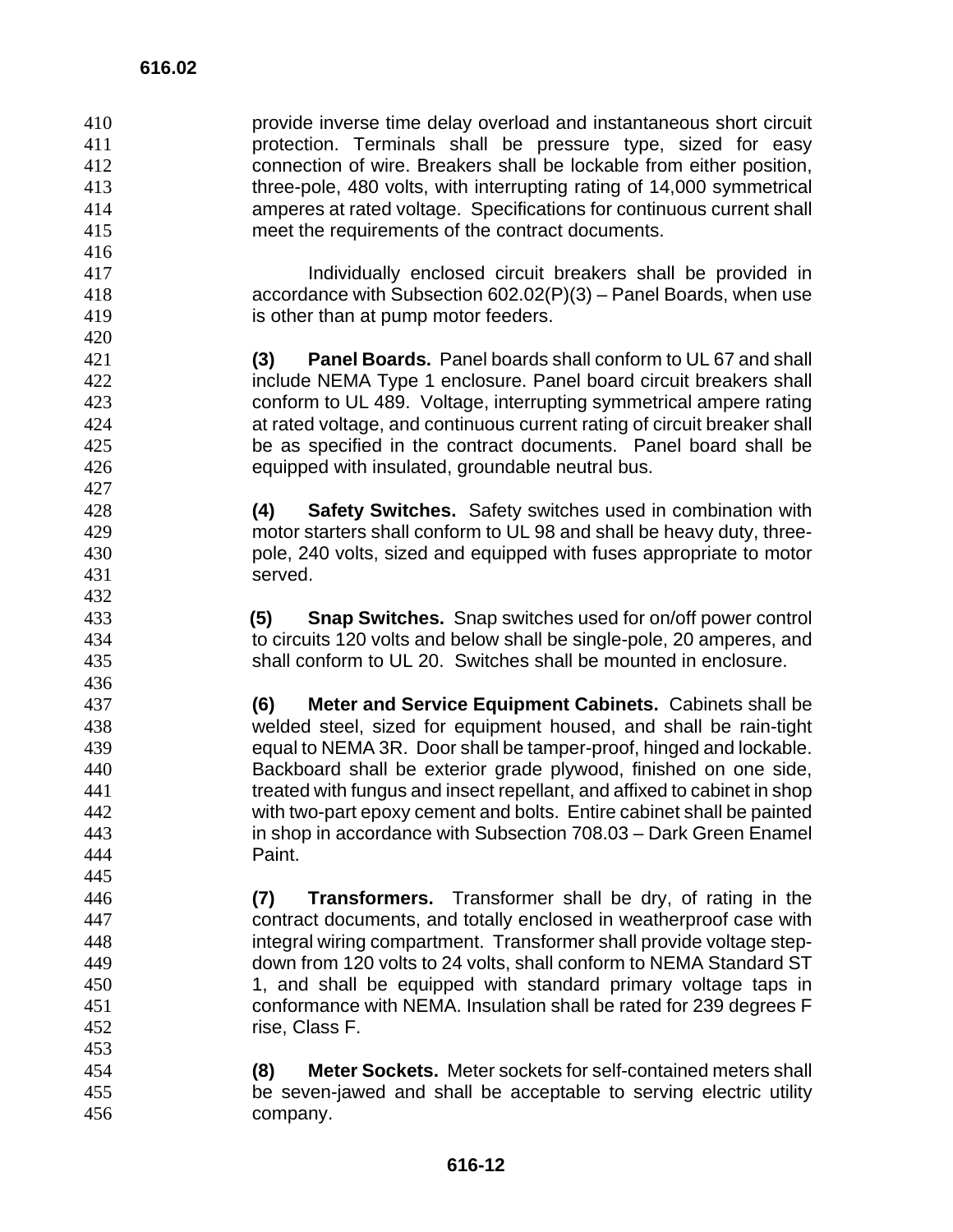**(9) Ground Rods.** Ground rods shall be rolled to round shape from copper-encased steel made by molten welding process or electro-formed molecular bonding. Copper surface of ground rod shall be hard, clean, smooth, continuous, and at least 0.013 inch thick. Ground rods shall be diameter and length specified in the contract documents.

- **(10) Receptacles.** Receptacles shall be duplex, 15 amperes, and 125 volts in conformance with NEMA Configuration 5-15R. Receptacles shall be mounted in sheet metal box with cover in conformance with UL Standard 514.
- **(Q) Concrete.** Concrete for jackets and reaction blocks shall be Class B and shall conform to Section 601 – Structural Concrete.
- 

- **(R) Miscellaneous Materials.**
- Trench Backfill Material 703.21 Zinc-coated Pipe and Fittings 707.10 **Copper Service Pipe and Appurtenances** 707.11 Dark Green Enamel Paint 708.03 Concrete Pull Box 712.06(B) **Frame and Cover 712.07(A)**  Cullet Materials for Drainage Systems 717.04
- **(S) Asbestos.** Materials containing asbestos shall not be used. Asbestos that has already been installed shall be removed and replaced at no cost to the State.
- 

## **616.03 Construction.**

- 
- **(A) General.** Furnish materials and equipment for permanent irrigation system that are new and obtained from named and accepted manufacturers. Materials and equipment for temporary irrigation system do not have to be new, but shall be from named and accepted manufacturers. The Engineer will inspect and test materials.
- **(B) Responsibility of the Contractor.**
- 

**(1)** Obtain and pay costs of necessary permits and certificates.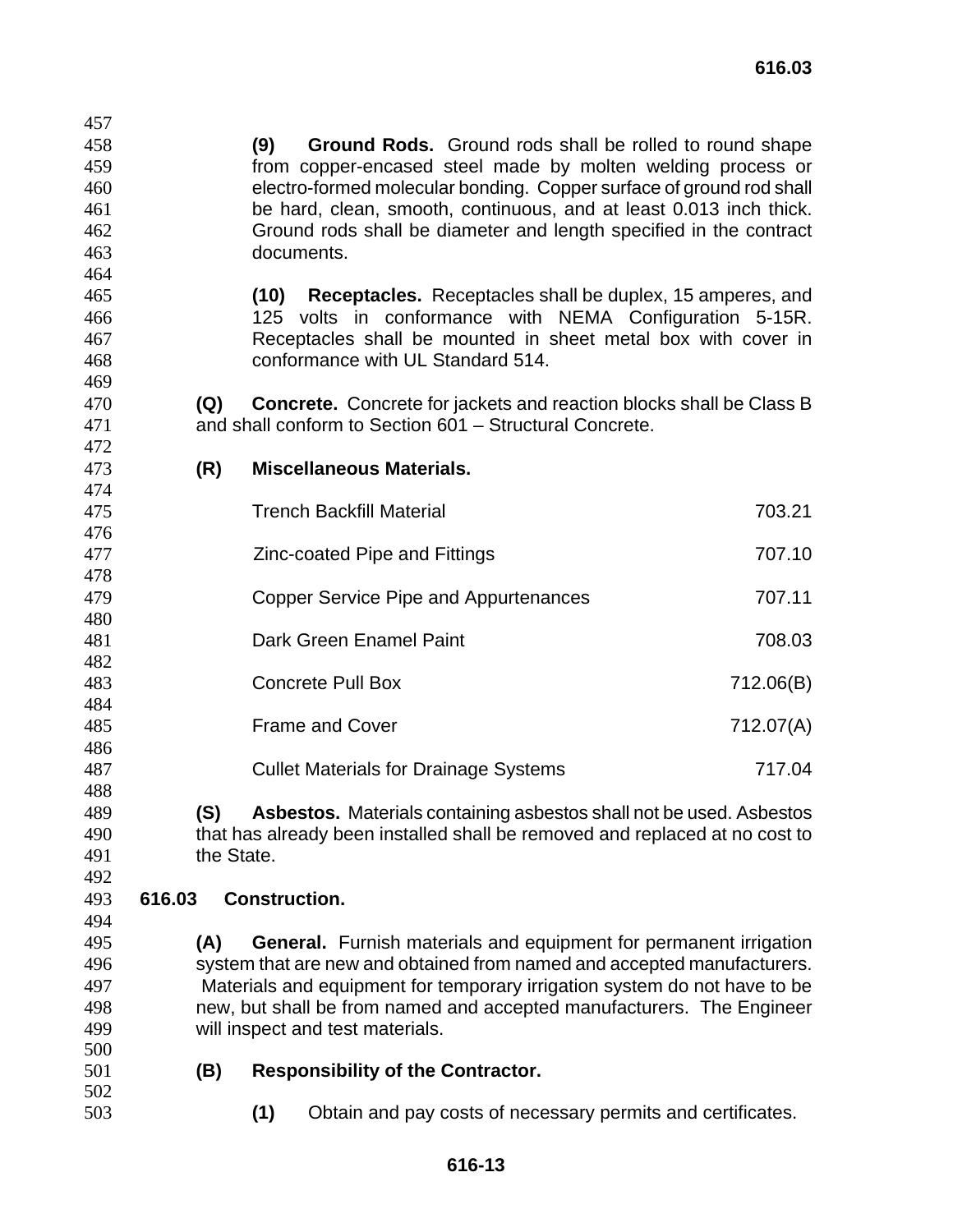**(2)** Repair damage, caused by the Contractors operation, to known underground utilities or other improvements. **(3)** Exercise caution when working near existing improvements. Install barriers to protect against injury or defacement of improvements. **(4)** Repair damage from leaks caused by faulty materials or workmanship during installation of irrigation system and during plant establishment period. Restore area to original condition. **(5)** Provide one-year material warranty for repairs and modifications to permanent irrigation systems, commencing with date of final acceptance of permanent system. **(6)** Provide repair and maintenance of temporary irrigation system from installation to removal. **(C) Pre-Construction Submittals. (1)** Within 10 days after award of the Contract, submit following: **(a) Construction Schedules.** Provide six copies of separate schedules for construction of permanent and temporary irrigation systems. Include estimated completion dates, number of working days, and special coordination requirements. **(b) Equipment Lists.** Provide six copies of separate equipment lists for permanent and temporary irrigation systems. Name manufacturer and provide catalog number. Include pipes, sprinkler heads, emitters, valves, irrigation control equipment, and other materials that will be installed. **(2) Shop Drawings.** Within 30 days after award of the Contract, submit for the Engineer's acceptance six copies of detailed scale drawings and wiring diagrams for permanent and temporary irrigation systems. Note proposed deviations from the Contract. Include samples of materials, if required by the Contract. **(D) Post-Construction Submittals.** Before final acceptance of landscape plantings and end of plant establishment period, submit following for the Engineer's acceptance: **(1) Service Manual.** Provide six individually bound copies of service manual for permanent irrigation system in three-ring, hard cover binders. Include following: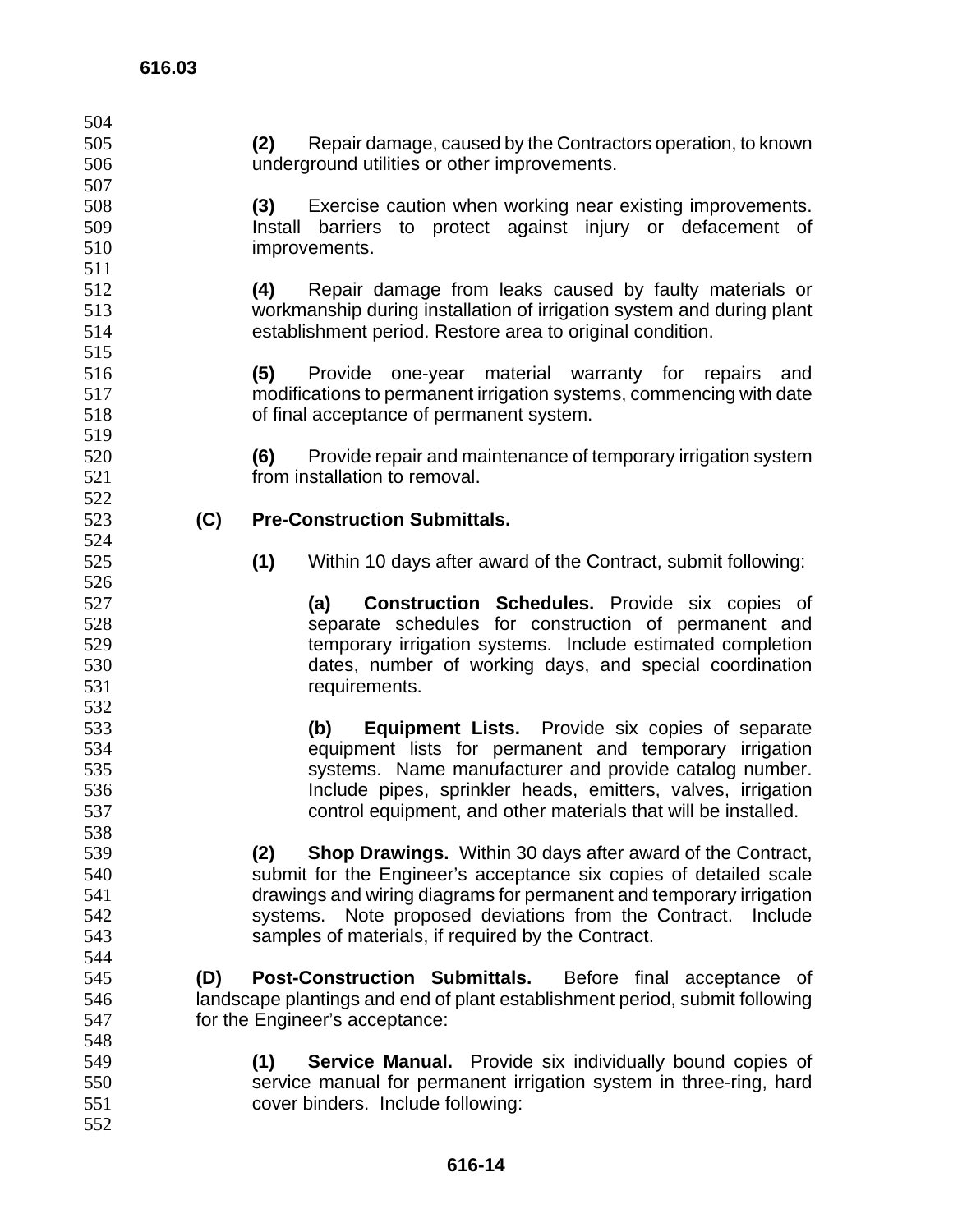| 553<br>554        |              | (a)   | Index sheet with the Contractor's name, address, and<br>telephone number.                                            |
|-------------------|--------------|-------|----------------------------------------------------------------------------------------------------------------------|
| 555<br>556<br>557 |              | (b)   | Equipment and material warranties and certificates.                                                                  |
| 558               |              | (c)   | Equipment and material list with names, addresses, and                                                               |
| 559<br>560        |              |       | telephone numbers of local or nearest manufacturers'<br>representatives.                                             |
| 561               |              |       |                                                                                                                      |
| 562<br>563        |              | (d)   | Complete as-built irrigation drawings and diagrams.                                                                  |
| 564               |              | (e)   | Controller charts.                                                                                                   |
| 565               |              |       |                                                                                                                      |
| 566               |              | (f)   | Complete, easy-to-understand instructions for operating                                                              |
| 567<br>568        |              |       | and maintaining irrigation system, in sufficient detail for use by<br>the State's maintenance forces.                |
| 569               |              |       |                                                                                                                      |
| 570               | (2)          |       | As-Built Drawings. Before backfilling, record as-built changes                                                       |
| 571               |              |       | to irrigation system in red on working set of prints of the plans. Include                                           |
| 572               |              |       | accurate data showing locations of irrigation mains, connection points,                                              |
| 573               |              |       | valves, control wiring, electrical boxes, controllers, sprinkler heads,                                              |
| 574               |              |       | emitters, and capped ends for future extension. Reference changes to                                                 |
| 575               |              |       | permanent improvements such as sidewalks, curbs, and monuments.                                                      |
| 576               |              |       |                                                                                                                      |
| 577               |              | (a)   | Keep working set of marked-up prints at the Project site                                                             |
| 578               |              |       | and update data daily.                                                                                               |
| 579               |              |       |                                                                                                                      |
| 580               |              | (b)   | When construction of irrigation system is completed,                                                                 |
| 581<br>582        |              | data. | furnish reproducible full-size tracings with transcribed as-built<br>Submit working set and complete set of tracings |
| 583               |              |       | indicating as-built condition of irrigation system to the Engineer.                                                  |
| 584               |              |       |                                                                                                                      |
| 585               | (3)          |       | <b>Keys.</b> Furnish the following:                                                                                  |
| 586               |              |       |                                                                                                                      |
| 587               |              | (a)   | Two long-shank keys or wrenches for adjusting flow rate                                                              |
| 588               |              |       | of manual control valves.                                                                                            |
| 589               |              |       |                                                                                                                      |
| 590               |              | (b)   | Two valve keys for 4-inch and larger gate valves.                                                                    |
| 591               |              |       |                                                                                                                      |
| 592               |              | (c)   | Six keys for irrigation controller.                                                                                  |
| 593               |              |       |                                                                                                                      |
| 594               |              | (d)   | Six keys for controller enclosure.                                                                                   |
| 595               |              |       |                                                                                                                      |
| 596               | (E)          |       | <b>Workmanship.</b> Conform to laws, codes, and regulations applicable to                                            |
| 597               |              |       | the work. Provide inspections and permits required by governmental                                                   |
| 598               | authorities. |       |                                                                                                                      |
| 599               |              |       |                                                                                                                      |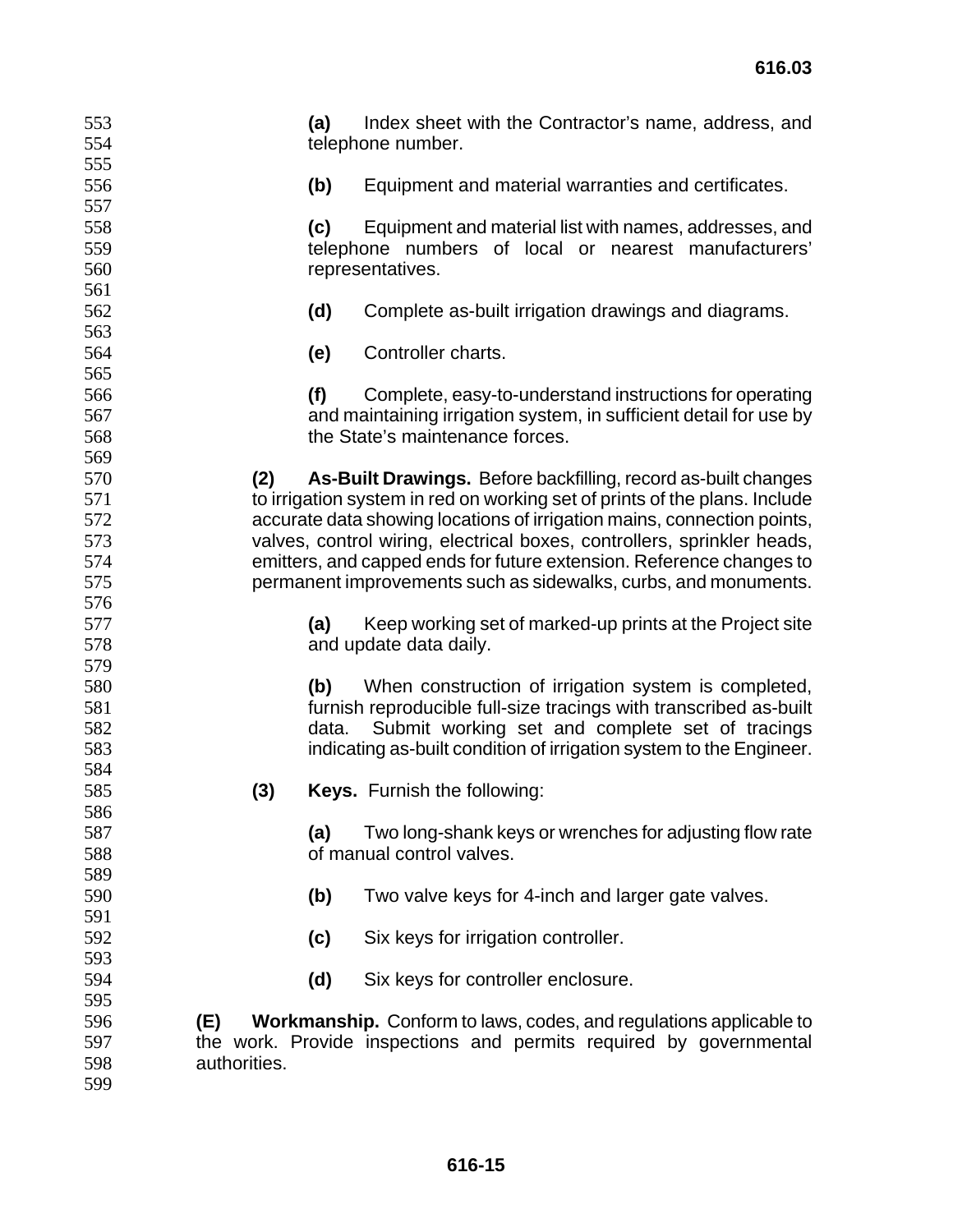| 599        |     |                                                                               |  |
|------------|-----|-------------------------------------------------------------------------------|--|
| 600        |     |                                                                               |  |
| 601        | (F) | Layout.                                                                       |  |
| 602        |     |                                                                               |  |
| 603        |     | (1)<br>Check grades to affirm that work can proceed safely. Keep              |  |
| 604        |     | within specified depths of construction. Take special note that               |  |
| 605        |     | dimensions in irrigation layout are horizontal and will differ from           |  |
| 606        |     | measurements taken along slopes.                                              |  |
| 607        |     |                                                                               |  |
| 608        |     | (2)<br>If site conditions do not allow pipes, valves, or sprinkler heads      |  |
| 609        |     | to be located as drawn, consult with the Engineer immediately for joint       |  |
| 610        |     | determination of revised location. Changes made without the                   |  |
| 611        |     | Engineer's knowledge may not be accepted for payment.                         |  |
| 612        |     |                                                                               |  |
| 613        |     | Do not construct in accordance with the contract documents if<br>(3)          |  |
| 614        |     | there are obvious discrepancies or differences. Bring these matters to        |  |
| 615        |     | the Engineer's attention and wait for direction before proceeding. The        |  |
| 616        |     | Engineer will hold the Contractor responsible for unauthorized work.          |  |
| 617        |     |                                                                               |  |
| 618<br>619 |     | (4)<br>If there is conflict between contract documents and the conflict       |  |
| 620        |     | has not been resolved before start of construction, obtain direction          |  |
| 621        |     | from the Engineer before proceeding.                                          |  |
| 622        | (G) | <b>Utility Connections.</b>                                                   |  |
| 623        |     |                                                                               |  |
| 624        |     | <b>Water.</b> Provide water service connection in accordance with<br>(1)      |  |
| 625        |     | requirements of governing agency. Pay all related costs.                      |  |
| 626        |     |                                                                               |  |
| 627        |     | <b>Electric.</b> Arrange with local power company for electric service<br>(2) |  |
| 628        |     | connection to irrigation controllers. Pay all related costs.                  |  |
| 629        |     |                                                                               |  |
| 630        | (H) | <b>Excavation and Backfill.</b>                                               |  |
| 631        |     |                                                                               |  |
| 632        |     | Provide trench excavation to install pipes<br>(1)                             |  |
| 633        |     |                                                                               |  |
| 634        |     | (2)<br>Excavate trench to width necessary to install pipe; provide            |  |
| 635        |     | additional width for joints. Excavate to depth shown in the contract          |  |
| 636        |     | documents. If contract documents do not specify depth of excavation,          |  |
| 637        |     | provide minimum cover to finished grade as follows:                           |  |
| 638        |     |                                                                               |  |
| 639        |     | 4 inches for drip irrigation tubing.<br>(a)                                   |  |
| 640        |     |                                                                               |  |
| 641        |     | (b)<br>18 inches for irrigation main.                                         |  |
| 642        |     |                                                                               |  |
| 643        |     | (c)<br>10 inches for irrigation lateral.                                      |  |
| 644        |     |                                                                               |  |
| 645        |     |                                                                               |  |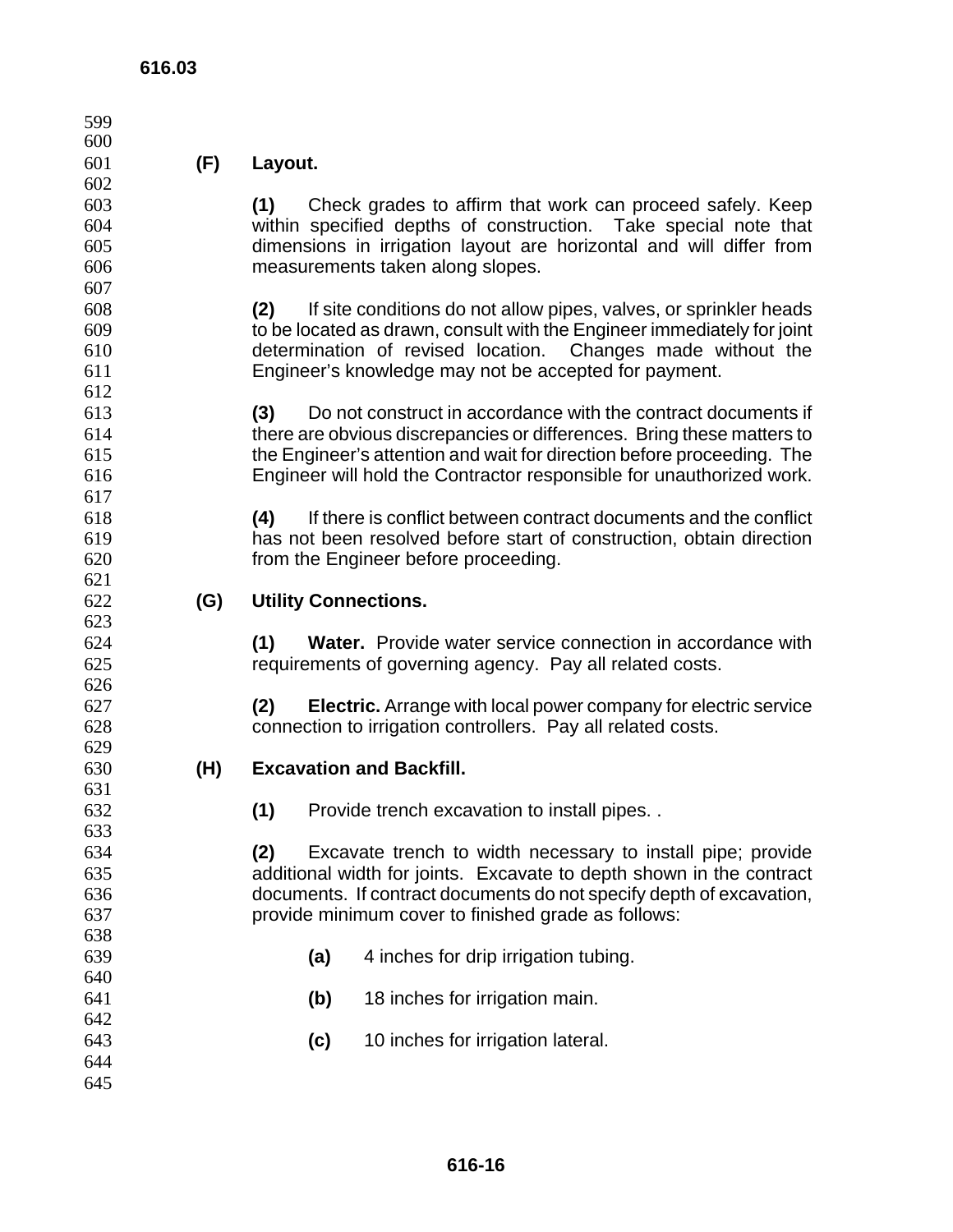| 645 |     | 24 inches for sleeve or conduit under landscape<br>(d)                                                                              |  |  |  |
|-----|-----|-------------------------------------------------------------------------------------------------------------------------------------|--|--|--|
| 646 |     | pavement.                                                                                                                           |  |  |  |
| 647 |     |                                                                                                                                     |  |  |  |
| 648 |     | 36 inches for sleeve or conduit under roadway<br>(e)                                                                                |  |  |  |
| 649 |     | pavement.                                                                                                                           |  |  |  |
| 650 |     |                                                                                                                                     |  |  |  |
| 651 |     | Rototill before installing drip irrigation system.                                                                                  |  |  |  |
| 652 |     |                                                                                                                                     |  |  |  |
| 653 |     | (3)<br>Remove rocks larger than 2 inches, roots, and other                                                                          |  |  |  |
| 654 |     | obstructions completely, or cut obstruction to width of trench and six                                                              |  |  |  |
| 655 |     | inches below pipe. Dispose of debris in accordance with Section 202                                                                 |  |  |  |
| 656 |     | - Removal of Structures and Obstructions. Backfill over-excavation                                                                  |  |  |  |
| 657 |     | and tamp carefully to provide firm and smooth foundation for pipe.                                                                  |  |  |  |
| 658 |     |                                                                                                                                     |  |  |  |
| 659 |     | Wherever possible, place irrigation mains and other irrigation<br>(4)                                                               |  |  |  |
| 660 |     | lines in same trench. Provide specified minimum clearance between                                                                   |  |  |  |
| 661 |     | pipes.                                                                                                                              |  |  |  |
| 662 |     |                                                                                                                                     |  |  |  |
| 663 |     | (5)<br>Install barricades or temporary lighting at excavations if                                                                   |  |  |  |
| 664 |     | necessary for public safety.                                                                                                        |  |  |  |
| 665 |     |                                                                                                                                     |  |  |  |
| 666 | (1) | <b>Assembling Pipe.</b>                                                                                                             |  |  |  |
| 667 |     |                                                                                                                                     |  |  |  |
| 668 |     | (1)<br>Assemble pipe at point of connection in accordance with                                                                      |  |  |  |
| 669 |     | manufacturer's instructions. Adjust for site conditions and weather.                                                                |  |  |  |
| 670 |     |                                                                                                                                     |  |  |  |
| 671 |     | (2)<br>Install irrigation pipe under existing pavement in accordance                                                                |  |  |  |
| 672 |     | with requirements of the contract documents.                                                                                        |  |  |  |
| 673 |     |                                                                                                                                     |  |  |  |
| 674 |     | (3) Plastic Threaded Joints. Provide factory-molded joints only.                                                                    |  |  |  |
| 675 |     |                                                                                                                                     |  |  |  |
|     |     | Field threading of plastic pipe or fittings will not be allowed. Make<br>plastic to metal connections using female plastic threads. |  |  |  |
| 676 |     |                                                                                                                                     |  |  |  |
| 677 |     |                                                                                                                                     |  |  |  |
| 678 |     | Make metal-threaded joints using proper tools and joint<br>(4)                                                                      |  |  |  |
| 679 |     | compounds. Do not caulk. No more than three full threads shall be                                                                   |  |  |  |
| 680 |     | visible when joint is finished. Make field cuts only with permission of                                                             |  |  |  |
| 681 |     | the Engineer.                                                                                                                       |  |  |  |
| 682 |     |                                                                                                                                     |  |  |  |
| 683 |     | Make flanged connections using accepted gaskets and bolt<br>(5)                                                                     |  |  |  |
| 684 |     | sets. Tighten assembly bolts to proper torque.                                                                                      |  |  |  |
| 685 |     |                                                                                                                                     |  |  |  |
| 686 |     | For bell-jointed pipe, provide concrete thrust blocks at irrigation<br>(6)                                                          |  |  |  |
| 687 |     | main for pressure resistance. Follow standard plumbing practice in                                                                  |  |  |  |
| 688 |     | constructing thrust block.                                                                                                          |  |  |  |
| 689 |     |                                                                                                                                     |  |  |  |
| 690 |     | Install removable, non-decaying plugs at ends of pipe sleeves<br>(7)                                                                |  |  |  |
| 691 |     | and control wire conduits.                                                                                                          |  |  |  |
| 692 |     |                                                                                                                                     |  |  |  |
| 693 |     |                                                                                                                                     |  |  |  |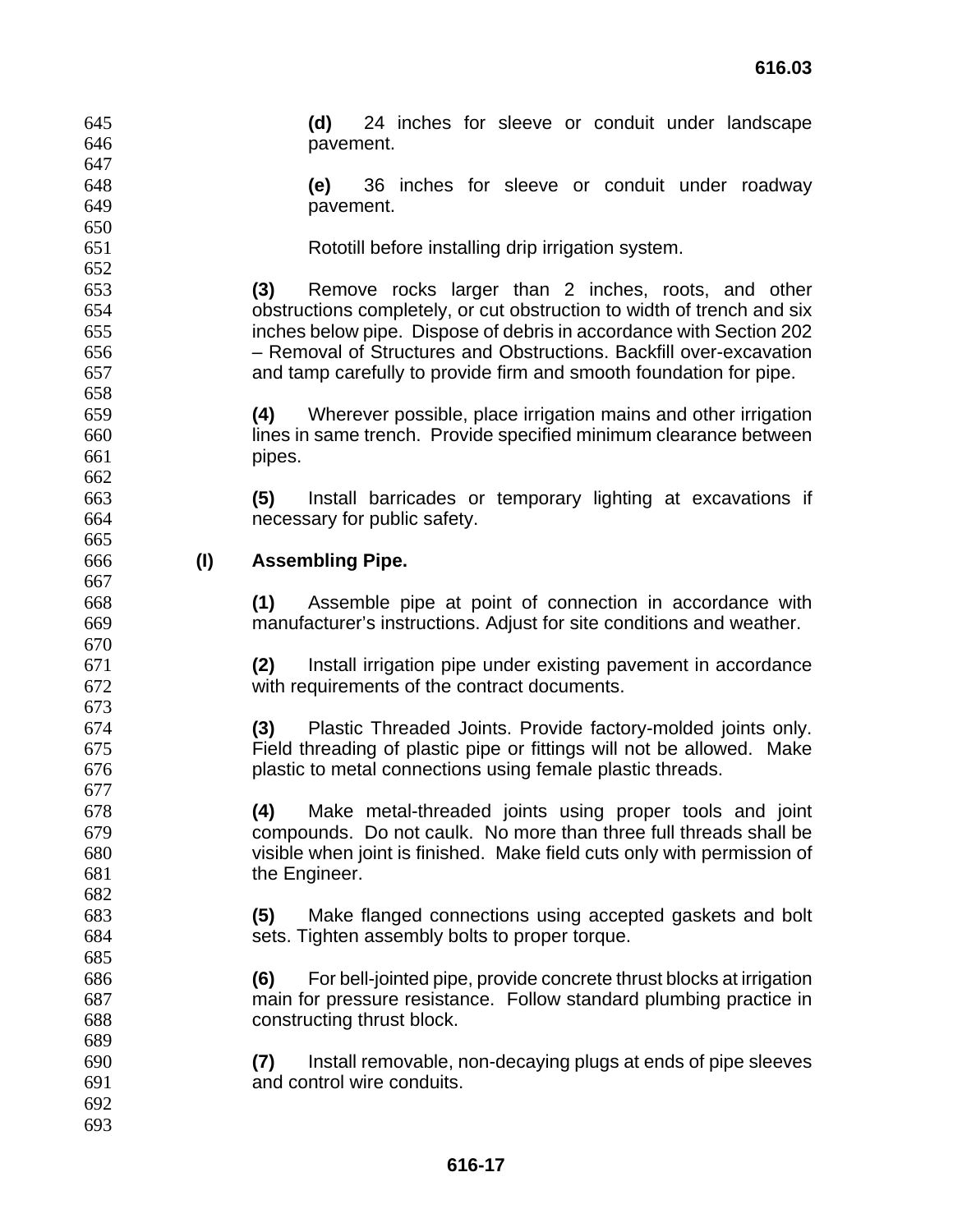## **616.03**

| 693 | $(\mathsf{U})$ | <b>Laying Pipe and Emitters.</b>                                         |                                                                            |  |  |
|-----|----------------|--------------------------------------------------------------------------|----------------------------------------------------------------------------|--|--|
| 694 |                |                                                                          |                                                                            |  |  |
| 695 |                | (1)                                                                      | Refer to landscape plans for routing of irrigation lines relative to       |  |  |
| 696 |                | plantings.                                                               |                                                                            |  |  |
| 697 |                |                                                                          |                                                                            |  |  |
| 698 |                | (2)                                                                      | Install parallel pipes in same trench and to same depth, with              |  |  |
| 699 |                | minimum horizontal separation of two inches. Do not permit parallel      |                                                                            |  |  |
| 700 |                |                                                                          | pipes to cross.                                                            |  |  |
| 701 |                |                                                                          |                                                                            |  |  |
| 702 |                | (3)                                                                      | Lay pipe flat on bottom of trench, and accurate as to specified            |  |  |
| 703 |                |                                                                          | alignment and grade. Do not place pipe on soft or unstable soil, or        |  |  |
| 704 |                |                                                                          | when water is present. Remove undesirable soil and replace with            |  |  |
| 705 |                |                                                                          | trench backfill material. De-water trench and allow backfill to dry.       |  |  |
| 706 |                |                                                                          |                                                                            |  |  |
| 707 |                | (4)                                                                      | Except at connections, install bell-jointed pipe with bell end             |  |  |
| 708 |                |                                                                          | facing direction of laying.                                                |  |  |
| 709 |                |                                                                          |                                                                            |  |  |
| 710 |                | (5)                                                                      | Provide minimum vertical separation of two inches at pipe                  |  |  |
| 711 |                |                                                                          | crossings. Direct contact of pipe with other pipes or structures will not  |  |  |
| 712 |                | be allowed.                                                              |                                                                            |  |  |
| 713 |                |                                                                          |                                                                            |  |  |
| 714 |                | (6)                                                                      | Install drip tubes and fittings in accordance with manufacturer's          |  |  |
| 715 |                | instructions.                                                            |                                                                            |  |  |
| 716 |                |                                                                          |                                                                            |  |  |
| 717 |                | (7)                                                                      | Flush pipes thoroughly to remove debris and other foreign                  |  |  |
| 718 |                | matter.                                                                  |                                                                            |  |  |
| 719 |                |                                                                          |                                                                            |  |  |
| 720 |                | (8)                                                                      | Complete tests and repairs before paving over pipe.                        |  |  |
| 721 |                |                                                                          |                                                                            |  |  |
| 722 |                | (9)                                                                      | Inspect completed pipe sections for leaks at joints and fittings.          |  |  |
| 723 |                |                                                                          | Repair or replace pipe, if necessary, before backfilling.                  |  |  |
| 724 |                |                                                                          |                                                                            |  |  |
| 725 | (K)            |                                                                          | <b>Flushing.</b> Thoroughly flush pipe before installing valves, filters,  |  |  |
| 726 |                |                                                                          | sprinkler heads, and emitters. After flushing, partial backfill of pipe is |  |  |
| 727 |                | allowed. Keep butt joints, fittings, and connections visible and free of |                                                                            |  |  |
| 728 |                | obstructions.                                                            |                                                                            |  |  |
| 729 |                |                                                                          |                                                                            |  |  |
| 730 | (L)            |                                                                          | <b>Installing Equipment.</b>                                               |  |  |
| 731 |                |                                                                          |                                                                            |  |  |
| 732 |                | (1)                                                                      | Valves.                                                                    |  |  |
| 733 |                |                                                                          |                                                                            |  |  |
| 734 |                |                                                                          | Thoroughly flush irrigation main before installing valves.<br>(a)          |  |  |
| 735 |                |                                                                          |                                                                            |  |  |
| 736 |                |                                                                          | Install valves plumb when connected directly to irrigation<br>(b)          |  |  |
| 737 |                |                                                                          | main, with sufficient clearance for operation and service.                 |  |  |
| 738 |                |                                                                          | Locate valve no farther than 12 inches from irrigation main.               |  |  |
| 739 |                |                                                                          |                                                                            |  |  |
| 740 |                |                                                                          | Install gate valves before installing manual or remote<br>(c)              |  |  |
| 741 |                |                                                                          | control valve manifolds or quick coupler valves.                           |  |  |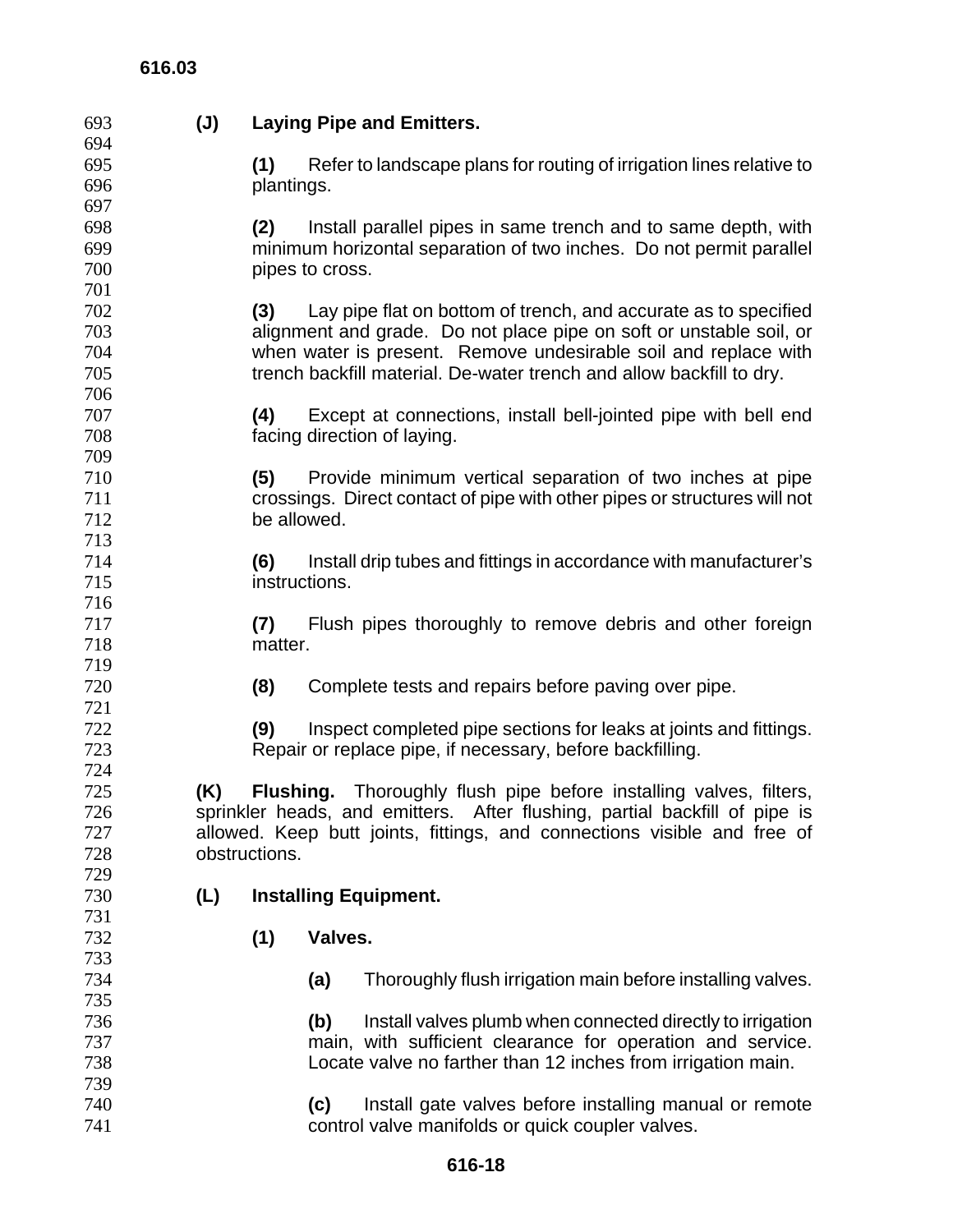**(d)** Install manual control valves and gate valves as specified. Maintain accessibility to valves.

**(e)** Locate valve boxes so that outer edges are no closer **than five feet to roadway pavement.** 

**(f)** Install control valves in valve boxes. Provide extension if necessary to keep soil clear of valve and solenoid. Provide individual box for each valve. Set valve box parallel with edge of sidewalk or roadway, and top of box flush with finished grade.

**(g)** Install remote control valve in location central to sprinkler or drip system. Adjust flow control for optimal efficiency.

#### **(2) Valve Boxes.**

**(a)** Install valve box on three-inch thick gravel bed for drainage. Keep dirt and debris out of box.

**(b)** Label valve box permanently with valve number and controller letter in manner shown in the contract documents or accepted by the Engineer.

#### **(3) Automatic Control Wiring.**

**(a)** Provide conduits for control wires at pavement crossings and wherever wires require protection from damage. Place invert of conduit minimum of 24 inches beneath surface of landscape pavements and 36 inches beneath surface of roadway pavements.

**(b)** Run wires in irrigation pipe trenches wherever possible. Bundle wires with wrapping tape at 10-foot intervals. Provide slack in wraps to allow wires to expand and contract. Place wiring for permanent irrigation system minimum of 18 inches beneath surface of planted areas.

**(c)** For control and ground wires, loop at least two feet of extra wire at each valve box, splice, change of direction, 500 feet of straight run, and at controller. Coil extra wire neatly within valve box.

**(d)** Use connectors as shown in the contract documents or acceptable to the Engineer.

**(e)** Splice wires only if run is greater than 2,500 feet. Make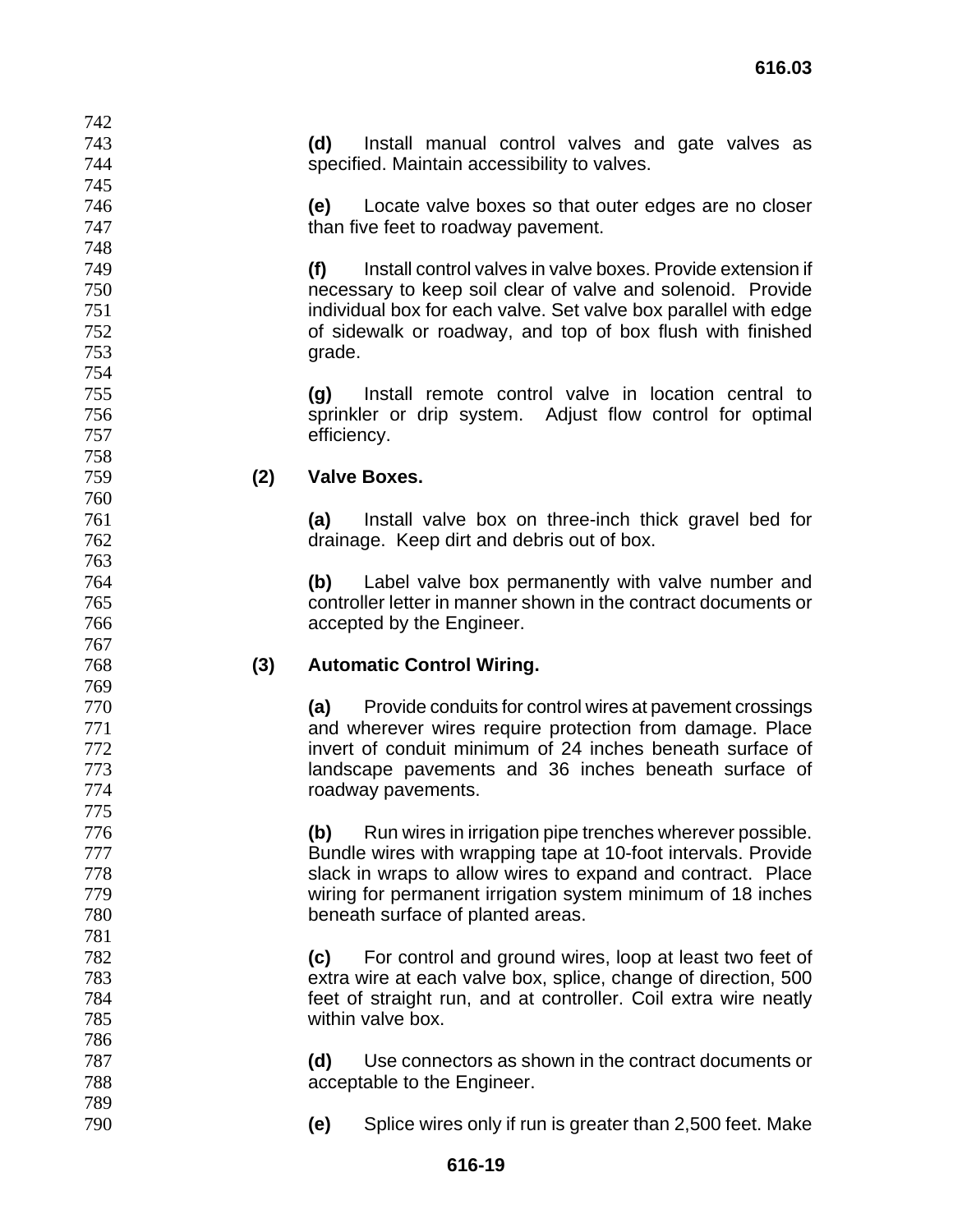| 791<br>792<br>793<br>794 |     |          | splices and connections watertight. Locate splice at valve or<br>within separate electrical pull box. Label pull box clearly and<br>accurately. |
|--------------------------|-----|----------|-------------------------------------------------------------------------------------------------------------------------------------------------|
| 795                      |     | (4)      | <b>Rain Sensor and Automatic Controller.</b>                                                                                                    |
| 796<br>797               |     |          | (a)<br>Install rain sensor in accordance with the contract                                                                                      |
| 798                      |     |          | documents.                                                                                                                                      |
| 799                      |     |          |                                                                                                                                                 |
| 800                      |     |          | Enclose automatic controller and mount unit on wall or<br>(b)                                                                                   |
| 801                      |     |          | concrete pad in accordance with the contract documents.                                                                                         |
| 802                      |     |          |                                                                                                                                                 |
| 803                      |     |          | Use Class B concrete conforming to Section 601 -<br>(c)                                                                                         |
| 804                      |     |          | Structural Concrete for concrete pad and conduit                                                                                                |
| 805                      |     |          | encasements. Reinforcement shall conform to Section 602 -                                                                                       |
| 806                      |     |          | Reinforcing Steel and Subsection 709.01 (C) - Welded Wire                                                                                       |
| 807                      |     |          | <b>Fabric Reinforcement.</b>                                                                                                                    |
| 808                      |     |          |                                                                                                                                                 |
| 809                      |     |          | Make forms for pad and conduit encasements rigid and<br>(d)                                                                                     |
| 810                      |     |          | true to line and grade. Brace forms securely. Install conduits                                                                                  |
| 811                      |     |          | and anchor bolts in proper position, to required height, and                                                                                    |
| 812                      |     |          | hold in place with template until concrete sets. Construct pad                                                                                  |
| 813                      |     |          | level, slope edges to drain, and finish with steel trowel. Cure                                                                                 |
| 814                      |     |          | concrete seven days for pads and 72 hours for conduit                                                                                           |
| 815<br>816               |     |          | encasements.                                                                                                                                    |
| 817                      |     |          | Connect control lines to controller sequentially by<br>(e)                                                                                      |
| 818                      |     |          | assigned valve identification number. Label control lines at                                                                                    |
| 819                      |     |          | controller using permanent, non-fading markers to indicate                                                                                      |
| 820                      |     |          | valve identification number.                                                                                                                    |
| 821                      |     |          |                                                                                                                                                 |
| 822                      | (M) | Testing. |                                                                                                                                                 |
| 823                      |     |          |                                                                                                                                                 |
| 824                      |     | (1)      | <b>Hydrostatic Test.</b>                                                                                                                        |
| 825                      |     |          |                                                                                                                                                 |
| 826                      |     |          | Provide equipment and labor for hydrostatic testing of<br>(a)                                                                                   |
| 827                      |     |          | irrigation mains and laterals. Notify the Engineer at least three                                                                               |
| 828                      |     |          | days in advance of test.                                                                                                                        |
| 829                      |     |          |                                                                                                                                                 |
| 830                      |     |          | Before proceeding, allow welded plastic pipe joints to<br>(b)                                                                                   |
| 831                      |     |          | cure for at least 24 hours. Cap sprinkler risers. Backfill center                                                                               |
| 832<br>833               |     |          | of pipe to prevent arching or slippage.                                                                                                         |
| 834                      |     |          |                                                                                                                                                 |
| 835                      |     |          | Apply continuous static pressure of 60 pounds per<br>(c)<br>square inch to pipe for one hour.                                                   |
| 836                      |     |          |                                                                                                                                                 |
| 837                      |     |          | Repair leaks that develop and repeat test.<br>(d)<br>Do not                                                                                     |
| 838                      |     |          | backfill until there is no further sign of leakage.                                                                                             |
| 839                      |     |          |                                                                                                                                                 |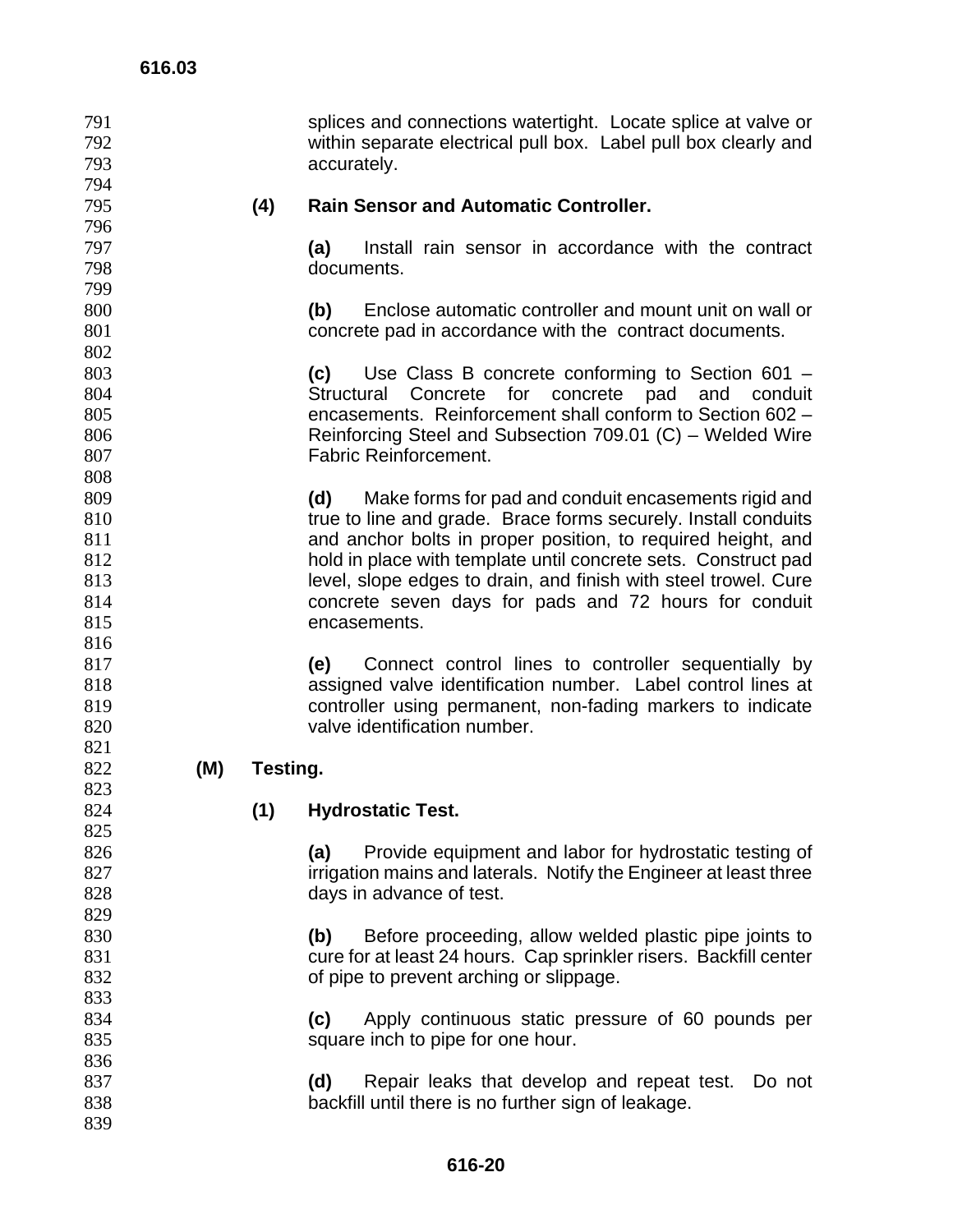#### **(2) Testing for Operability.**

**(a)** Before backfilling, open remote control valves and test circuits for leaks around barbed and threaded PVC fittings.

**(b)** Repair leaks and repeat test.

**(c)** If there are no further leaks, complete backfilling, contouring, and finish grading. Test operation of entire **irrigation system by electrically actuating remote control valves.** 

**(d)** Run system until there are puddles or there is sheet flow to determine initial irrigation time and number of cycles per week needed to meet water requirements of plants.

**(3) Testing for Coverage.** Before start of planting period, run automatic controller through all of its cycles. Check watering for coverage and uniformity in company of the Engineer.

#### **(N) Backfilling and Compacting.**

**(1)** Do not backfill until all circuits have been tested, reports submitted, and circuits accepted by the Engineer.

**(2)** Fill remainder of trench. If there is over-excavation, shovel enough dirt to hold pipe in place. Maintain required space between pipes.

**(3)** Bring soil up to finished grade. Remove rocks that are larger than one inch while performing contouring and final grading.

**(4)** Hand-tamp backfill to at least 90 percent relative compaction.

**(5)** Reseed or replant if necessary. If ground settles during plant establishment period, restore trench to finished grade with compacted backfill.

## **(O) Controller Chart.**

**(1)** Furnish controller chart with as-built drawings to show area controlled by each remote valve. Chart shall be black on white, hermetically sealed between two 20-mil clear plastic sheets, and reduced in size to fit inside door of controller enclosure.

**(2)** Attach non-fading copy of irrigation diagram inside door of controller enclosure. Show valve locations, numbering, and wire routings in diagram.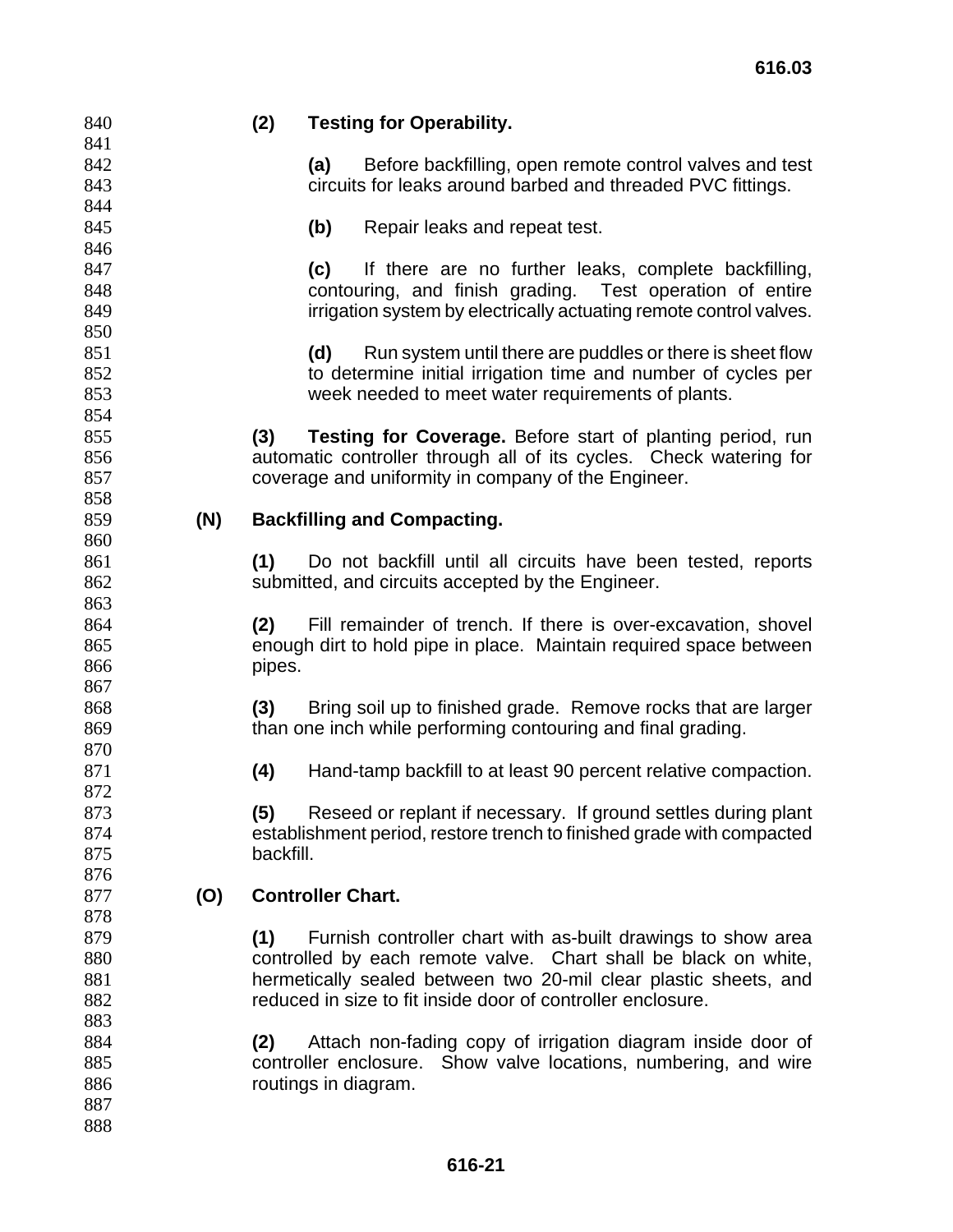| 888 | (P)                  | Include water conservation as essential part of<br><b>Maintenance.</b>   |  |  |  |  |
|-----|----------------------|--------------------------------------------------------------------------|--|--|--|--|
| 889 | maintenance program. |                                                                          |  |  |  |  |
| 890 |                      |                                                                          |  |  |  |  |
| 891 | (1)                  | <b>System Operation.</b>                                                 |  |  |  |  |
| 892 |                      |                                                                          |  |  |  |  |
| 893 |                      | Irrigate automatically as much as possible. Use manual<br>(a)            |  |  |  |  |
| 894 |                      | watering if necessary to sustain plant growth.                           |  |  |  |  |
| 895 |                      |                                                                          |  |  |  |  |
| 896 |                      | (b)<br>Provide completely operable and well-maintained                   |  |  |  |  |
| 897 |                      | irrigation system for entire duration of plant establishment             |  |  |  |  |
| 898 |                      | period.                                                                  |  |  |  |  |
| 899 |                      |                                                                          |  |  |  |  |
| 900 |                      | Adjust time and duration of irrigation for optimal plant<br>(c)          |  |  |  |  |
| 901 |                      | growth.                                                                  |  |  |  |  |
| 902 |                      |                                                                          |  |  |  |  |
| 903 | (2)                  | <b>System Maintenance and Repair.</b>                                    |  |  |  |  |
| 904 |                      |                                                                          |  |  |  |  |
| 905 |                      | Keep controller and valve boxes clear of dirt and debris.<br>(a)         |  |  |  |  |
| 906 |                      | Replace, repair, adjust, and perform work necessary for                  |  |  |  |  |
| 907 |                      | continued good performance of irrigation system. Maintain                |  |  |  |  |
| 908 |                      | installed irrigation equipment, including mains, laterals, filters,      |  |  |  |  |
| 909 |                      | screens, drip emitters, control valves, control wiring, automatic        |  |  |  |  |
| 910 |                      | controllers, back-up batteries, quick coupler valves, sprinkler          |  |  |  |  |
| 911 |                      | heads, risers, sleeves, valve boxes, pull boxes, lids, and               |  |  |  |  |
| 912 |                      | covers.                                                                  |  |  |  |  |
| 913 |                      |                                                                          |  |  |  |  |
| 914 |                      | (b)<br>Replacement parts shall be new and original equipment.            |  |  |  |  |
| 915 |                      |                                                                          |  |  |  |  |
| 916 |                      | (c)<br>Perform repairs as necessary to restore system to its             |  |  |  |  |
| 917 |                      | original condition.                                                      |  |  |  |  |
| 918 |                      |                                                                          |  |  |  |  |
| 919 |                      | (d)<br>Observe operation of irrigation system and ensure that            |  |  |  |  |
| 920 |                      | water is delivered to plants without wastage. Clean and adjust           |  |  |  |  |
| 921 |                      | sprinkler heads as needed for optimal performance. Flush drip            |  |  |  |  |
| 922 |                      | emitters to remove sediment.                                             |  |  |  |  |
| 923 |                      |                                                                          |  |  |  |  |
| 924 |                      |                                                                          |  |  |  |  |
| 925 |                      | Look for broken or clogged sprinkler heads and emitters,<br>(e)          |  |  |  |  |
|     |                      | malfunctioning or leaky valves, and other performance-                   |  |  |  |  |
| 926 |                      | hampering situations. Be especially watchful for plants that             |  |  |  |  |
| 927 |                      | show signs of wilting. The Contractor shall be responsible for           |  |  |  |  |
| 928 |                      | plants that die from lack of water.                                      |  |  |  |  |
| 929 |                      |                                                                          |  |  |  |  |
| 930 | (Q)                  | Acceptance. The Engineer will not accept permanent irrigation            |  |  |  |  |
| 931 |                      | system before acceptance of landscape plantings and conclusion of plant  |  |  |  |  |
| 932 |                      | establishment period. Remove temporary irrigation systems and clean area |  |  |  |  |
| 933 |                      | within two weeks after conclusion of plant establishment period.         |  |  |  |  |
| 934 |                      |                                                                          |  |  |  |  |
| 935 |                      |                                                                          |  |  |  |  |